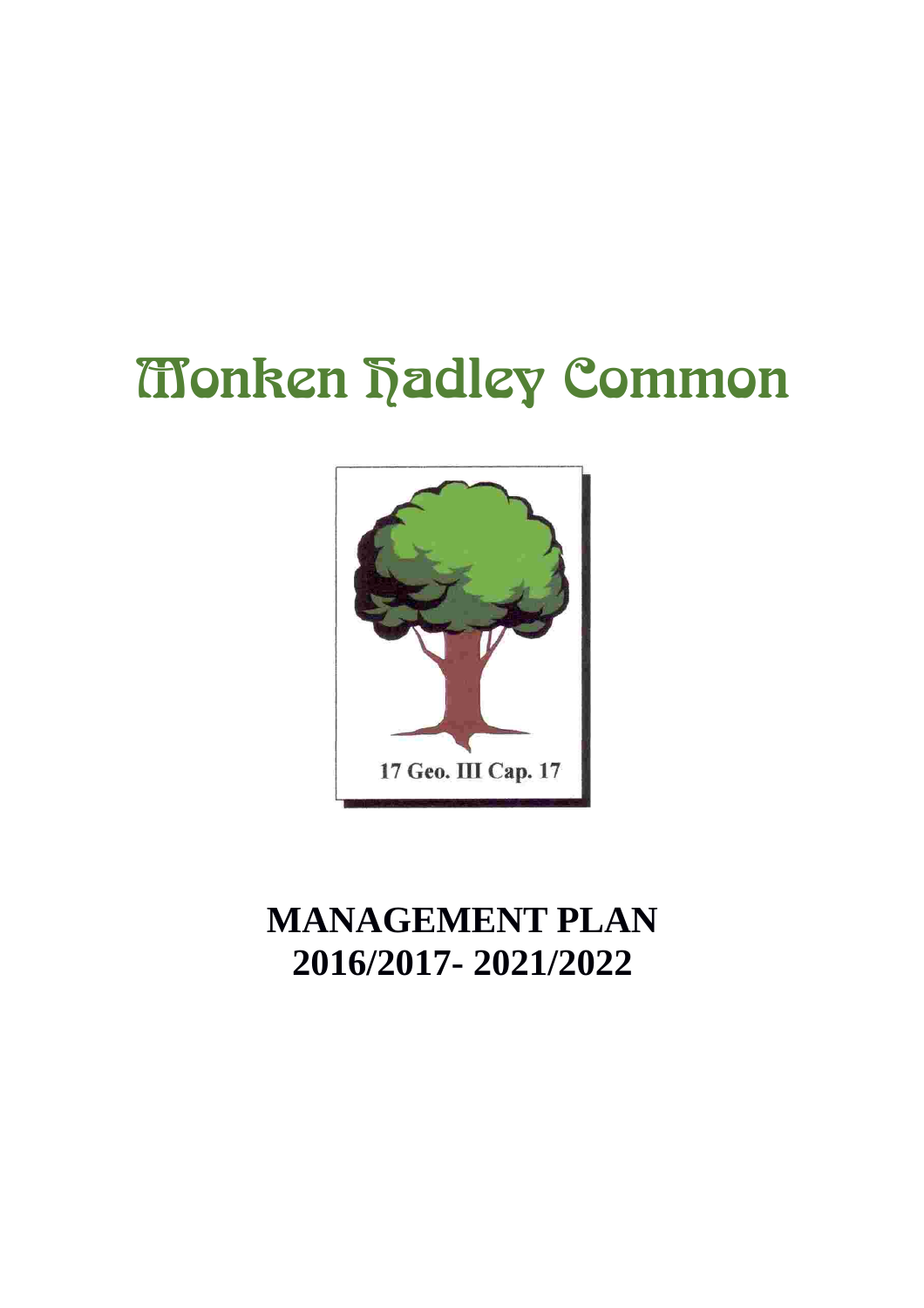# **CONTENTS**

|                                                                                  | Page |  |  |
|----------------------------------------------------------------------------------|------|--|--|
| <b>INTRODUCTION</b><br>1.                                                        | 3    |  |  |
| 2. OVERALL AIMS AND RESPONSIBILITIES OF THE TRUSTEES<br>AND MANAGEMENT COMMITTEE | 3    |  |  |
| 3. LOCATION                                                                      | 3    |  |  |
| 4. LAND TENURE                                                                   | 4    |  |  |
| 5. HISTORY                                                                       | 4    |  |  |
| PLANNING DESIGNATIONS & CONSERVATION STATUS<br>6.                                | 5    |  |  |
| <b>DESCRIPTION</b><br>7.                                                         | 7    |  |  |
| 8. PRESENT USAGE                                                                 | 8    |  |  |
| 9. MANAGEMENT STRUCTURE                                                          | 8    |  |  |
| 10. KEY POLICY AREAS, OBJECTIVES AND ACTIONS                                     | 9    |  |  |
| 11. IMPLEMENTATION BY MANAGEMENT AREA                                            | 16   |  |  |
| 12. REVIEW OF OPERATION OF PREVIOUS MANAGEMENT<br>20<br><b>PLAN</b>              |      |  |  |
| <b>13. PROGRAMME OF WORKS</b>                                                    | 24   |  |  |
| 14. FINANCE                                                                      | 26   |  |  |
| <b>15. EXTERNAL RELATIONS</b>                                                    | 27   |  |  |
| APPENDIX 1. CONTACTS                                                             | 28   |  |  |
| APPENDIX 2. MAPS OF THE COMMON SHOWING<br><b>MANAGEMENT AREAS</b>                | 29   |  |  |
| APPENDIX 3. MAPS OF MAJOR FEATURES AND MAIN PATHS                                | 30   |  |  |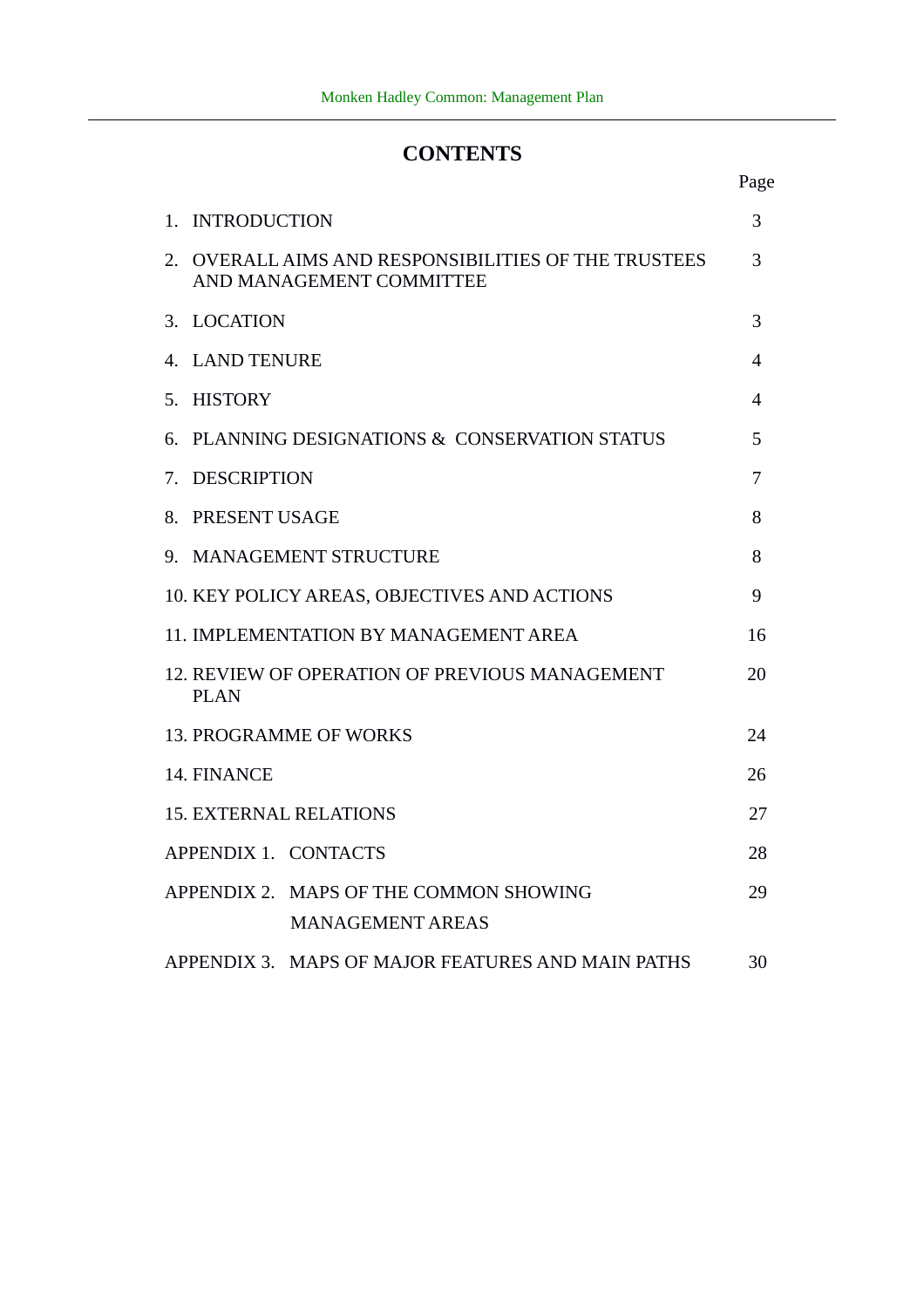# **1. INTRODUCTION**

1.1 This Management Plan records the aims, objectives and policies adopted by the Trustees and Management Committee for the future of Monken Hadley Common. It is the sixth in a series of Management Plans dating from 1993 and presents a detailed programme for the development and maintenance of the Common for the five years which commenced on 16th March, 2016. The Plan explains the context in which the policies have been developed and aims to achieve consistency and continuity in management by providing a framework within which the Curators can make day-today management decisions.

# **2. OVERALL AIMS AND RESPONSIBILITIES OF THE TRUSTEES AND MANAGEMENT COMMITTEE**

2.1 The primary legal duty of the Trustees is to those Commoners who are owners in equity of the Common and other Commoners. However, the Trustees recognize the importance of the Common to other local residents and visitors; consequently, they aim to maintain it in a condition which enhances the enjoyment of those users and safeguards its importance as a habitat for a wide range of flora and fauna.

2.2 The Trustees and Management Committee aim to manage the Common so that present and future generations continue to derive maximum recreational and amenity benefit from this valuable asset.

# **3. LOCATION**

3.1 The site of the Common is a roughly wedge shaped tract of land of some 70 hectares (174 acres). About 2.5 kilometres (1½ miles) long, it tapers from about 0.5 km (l/3 mile) wide at the broadest point at the western end near to Monken Hadley Church to only about 50 metres (160 feet) at the eastern end at Games Road, Cockfosters. (See map Appendix 3).

3.2 O.S. Grid references: Gate at Games Road, Cockfosters TQ 278 968 Gate near Monken Hadley Church TQ 251 974

3.3 The Common is a Metropolitan Common within the London Borough of Barnet. It is bounded on the northern side by the residential area of Hadley Wood in the London Borough of Enfield, at the western end by Monken Hadley Village in the London Borough of Barnet and on the southern side by the residential area of New Barnet, also in the London Borough of Barnet.

3.4 Monken Hadley Common is listed at Appendix III in 'English Commons and Forests' by the Rt. Hon. G. Shaw Lefevre, M.P. (1894) as a Common over 20 acres within the Metropolitan Police District, not protected by a Regulation Scheme under the Metropolitan Commons Act, 1866 but regulated under the Act 17 Geo.III Cap.17.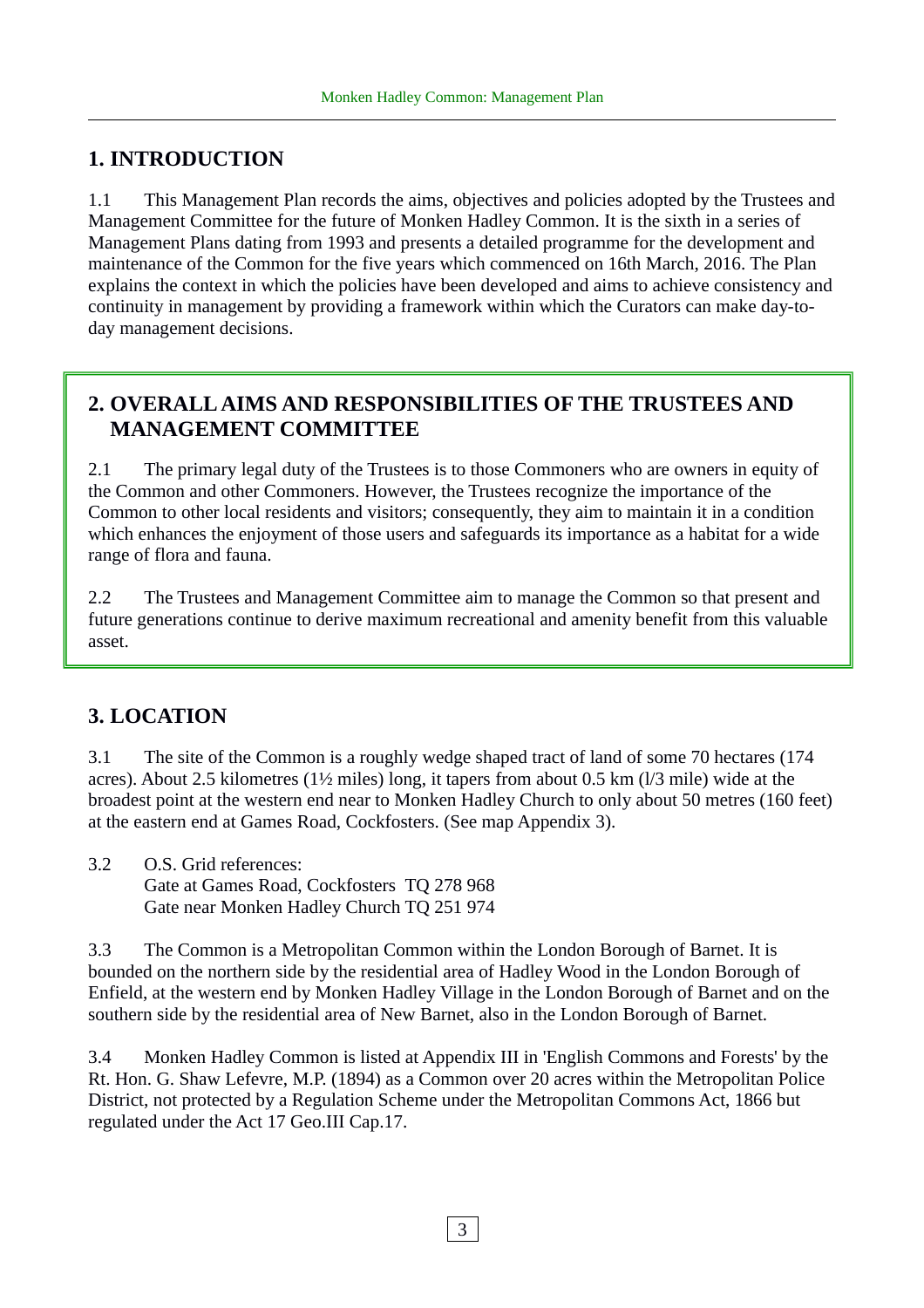# **4. LAND TENURE**

4.1 The legal title to the Common is held in trust by the two churchwardens for the time being of the church of Saint Mary the Virgin, Monken Hadley who form a statutory corporation aggregate named "The Churchwardens of the Parish Church of Monken Hadley in the County of Middlesex". The title was statutorily vested by the Enfield Chase Act 1777 (17 Geo. III Cap. 17).

4.2 The Common is beneficially owned in equity by the class of property owning Commoners as defined in the Section V of the Enfield Chase Act 1777, for whom it is held in trust.

# **5. HISTORY**

5.1 The tract of land now known as Monken Hadley Common ("the Common") was originally a portion of the Royal Forest called Enfield Chase and was part of the Duchy of Lancaster Estates. The owners of property in Enfield, Edmonton, South Mimms and Monken Hadley enjoyed certain rights of Common and other rights over the entirety of this Forest. By an Act of Parliament in 1777 known as "The Enfield Chase Act (17 Geo. III Cap. 17) the Royal Forest was 'dischased' on 1<sup>st</sup> January 1778 and parcels of the Forest were allotted in compensation for the rights formerly exercised over the whole Forest which were then extinguished. Of these allotments only the Monken Hadley allotment has survived as unenclosed Common.

5.2 The total Monken Hadley allotment was 240 acres (97.1 hectares) of which 50 acres (20.2 hectares) were allotted to the Incumbent as Glebe in satisfaction of tithes accruing due within the Parish. A portion of the Glebe was sold in 1799 to redeem the land tax. The remaining 190 acres (76.9 hectares) were vested in Trustees upon trust for the Freeholders and Copyholders previously entitled to a right of Common over Enfield Chase, their lessees, tenants, undertenants and assigns ("The Commoners"). The Common is thus unusual in that, contrary to most other commons, it is beneficially owned in equity by a class of Commoners.

5.3 The area of the Common was reduced to its present size in the mid-19th century by the acquisition of a strip of the allotment by the Great Northern Railway Company for the construction of their main line into King's Cross.

5.4 The Commoners continued to exercise their grazing rights over the Common until increased motor traffic and the high labour costs of manning the gates following the 1939/45 war rendered this difficult. Subsequently, the main use of the Common has been recreational, although the duty remains for the Trustees to ensure that the Rights of Common may be exercised by those entitled to do so.

5.5 The part of Beech Hill Lake within the boundaries of the Common was formerly let by the Trustees to the owner of Beech Hill Park for his private use and, later, to East Barnet Urban District Council who, during their tenure, made it available for recreational use. The lake is commonly known as Jack's Lake and is referred to as such in the rest of this plan.

5.6 The history of Enfield Chase prior to dischasement on 1st. January 1778 is covered in "The Story of Enfield Chase" by David Pam (Enfield Preservation Society 1984 ISBN 907318037).

5.7 The Common was registered as unit CL43 under the Commons Registration Act 1965. Some small areas were inadvertently omitted from registration and it is hoped to correct this under the provisions of The Commons Act 2006 once DEFRA (the responsible Government Department) is in a position to deal with the matter.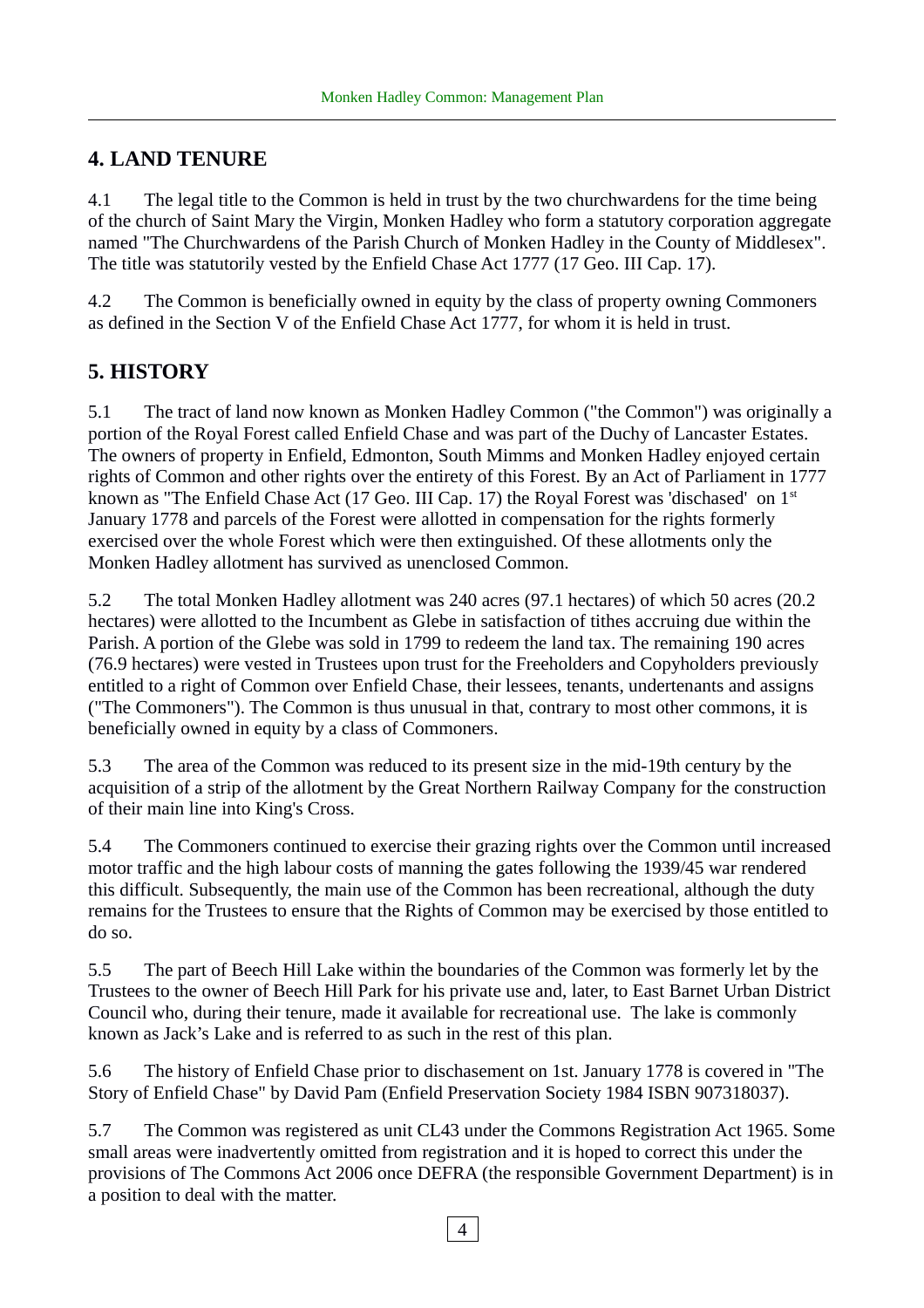# **6. PLANNING DESIGNATIONS AND CONSERVATION STATUS**

6.1 Barnet's Local Plan (Core Strategy) September 2012 contains the current local planning policies for the Borough. The London Plan March 2015 sets out the strategic planning framework. Local Plan Policy CS5, which seeks to preserve and enhance conservation areas and areas of special character, and Policy CS7, which protects open spaces including Green Belt and sites of importance for nature conservation are of particular relevance. We will seek to ensure that these policies are fully and properly applied to protect the Common from inappropriate development of all kinds.

6.2 The Common lies within the Monken Hadley Conservation Area (for a detailed description of the Conservation Area see "The Monken Hadley Conservation Area Character Appraisal 2007", produced by the London Borough of Barnet.

6.3 In recognition of its significance as a habitat for flora and fauna, the western half of the Common is classified as a "Site of Nature Conservation Importance - Borough Importance – Grade I". (see Barnet Local Plan Core Strategy, map 11 and also "Nature Conservation in Barnet", page 54: published by the London Ecology Unit (Ecology Handbook 28) 1997).

6.4 An area either side of the railway line that bisects the woods is designated as a "Local Area of Special Archaeological Significance." Some evidence of early settlement, including Bronze Age artefacts, has been found there (see the Conservation Area Character Appraisal).

6.5 A group of geologists from the London Geodivertsity Partnership undertook a survey of the Common in 2015 with a view to recommending it being designated a "Locally Important Geological Site" (LIGS); an extract of their findings is set out below:

*Along the length of Monken Hadley Common 4 different lithologies have been recognized but only 2 can readily be examined without excavating. Stanmore Gravel overlies London Clay at the west end of the common. It can be seen in small erosion exposures within a pit on the open area of the Common. There is a spring line at approximately the junction with the London Clay which has carved a deep gully. There is a question of why the gravel is not underlain by Claygate beds at this point (120-125m). At the east end of the Common the Claygate beds are shown between 85-95m and further west along the Stanmore Gravel Ridge around Arkley they are shown to underlie the gravel at about 125m.*

*At the east end of the Common the Junction of the London Clay and the Claygate beds is shown at c.85-90 m and above that the junction with the Dollis Hill Gravel, at c.95 m. Ponds at the low point and the stream 'cliffs' from the bottom pond (Jack's Lake) provide exposures of London Clay but exposures of the other lithologies are difficult to see. At the top of the hill the ground levels out and feels spongier Sponginess and pebbles encountered by digging suggest presence of Dollis Hill gravel. The Claygate/London Clay junction may be inferred by the break of slope. The bridge over the Pymmes Brook is made of contorted bricks implying the Claygate beds were exploited locally for brick making. All 3 of these lithologies are encountered in the adjacent Trent Park (LB Enfield).*

Official designation as an LIGS it expected to be confirmed during 2016.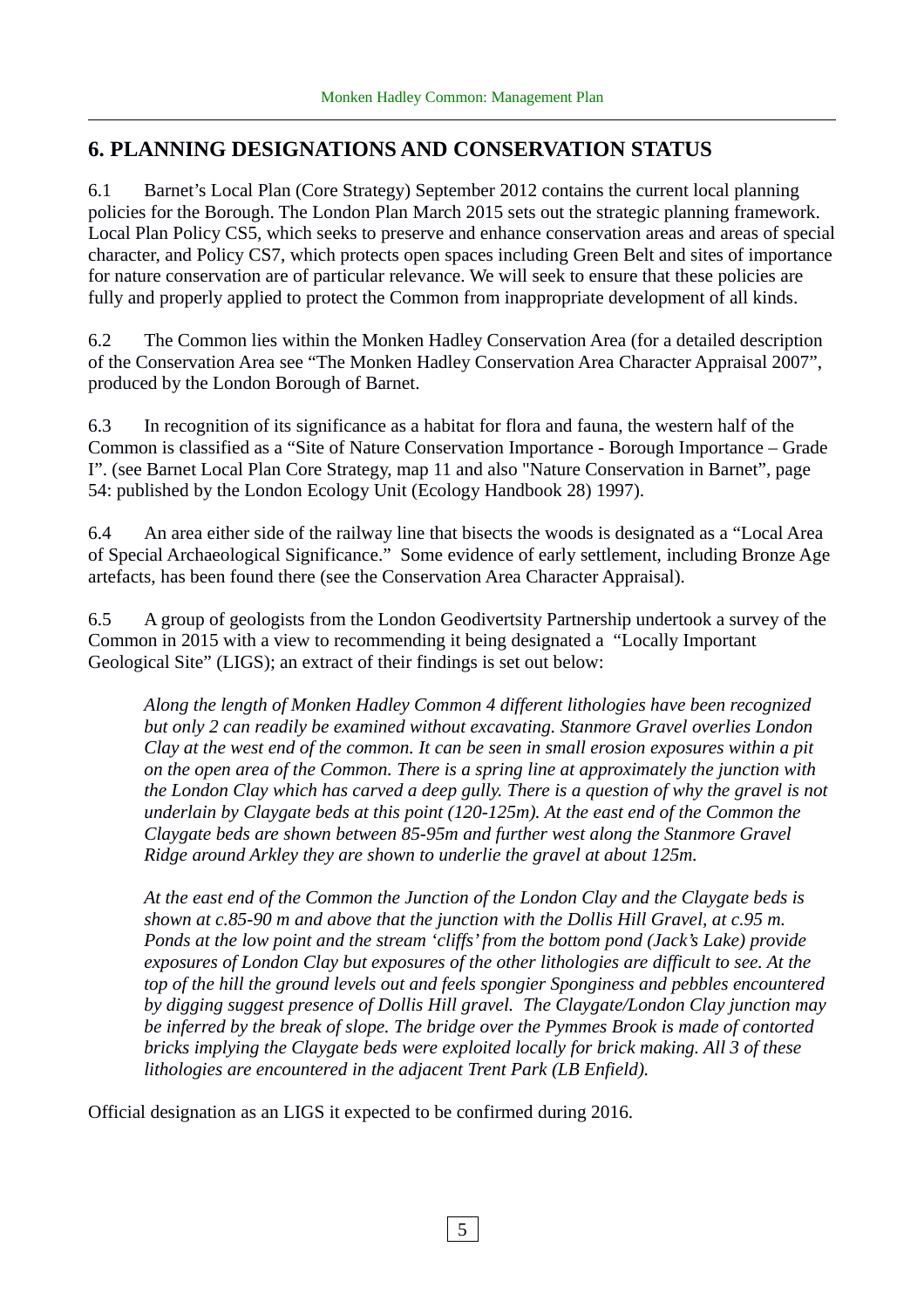6.6 The Common forms the southern gateway to the designated Watling Chase Community Forest, which covers an area of 72 square miles within Barnet and south Hertfordshire.

6.7 The woodland to the west of the railway line is protected by a Tree Preservation Order. However, Conservation Area status also helps safeguard trees throughout the Common.

6.8 The five white–painted wooden gates which stand at the main access points to the Common, in Games Road, Hadley Road, The Crescent, Camlet Way and Hadley Green Road, are all included on the statutory list of buildings of historic or architectural merit (Grade II) (see Statutory Listed Buildings of Barnet, January 2010, produced by the London Borough of Barnet).



*Volunteers repainting the Games Road gates*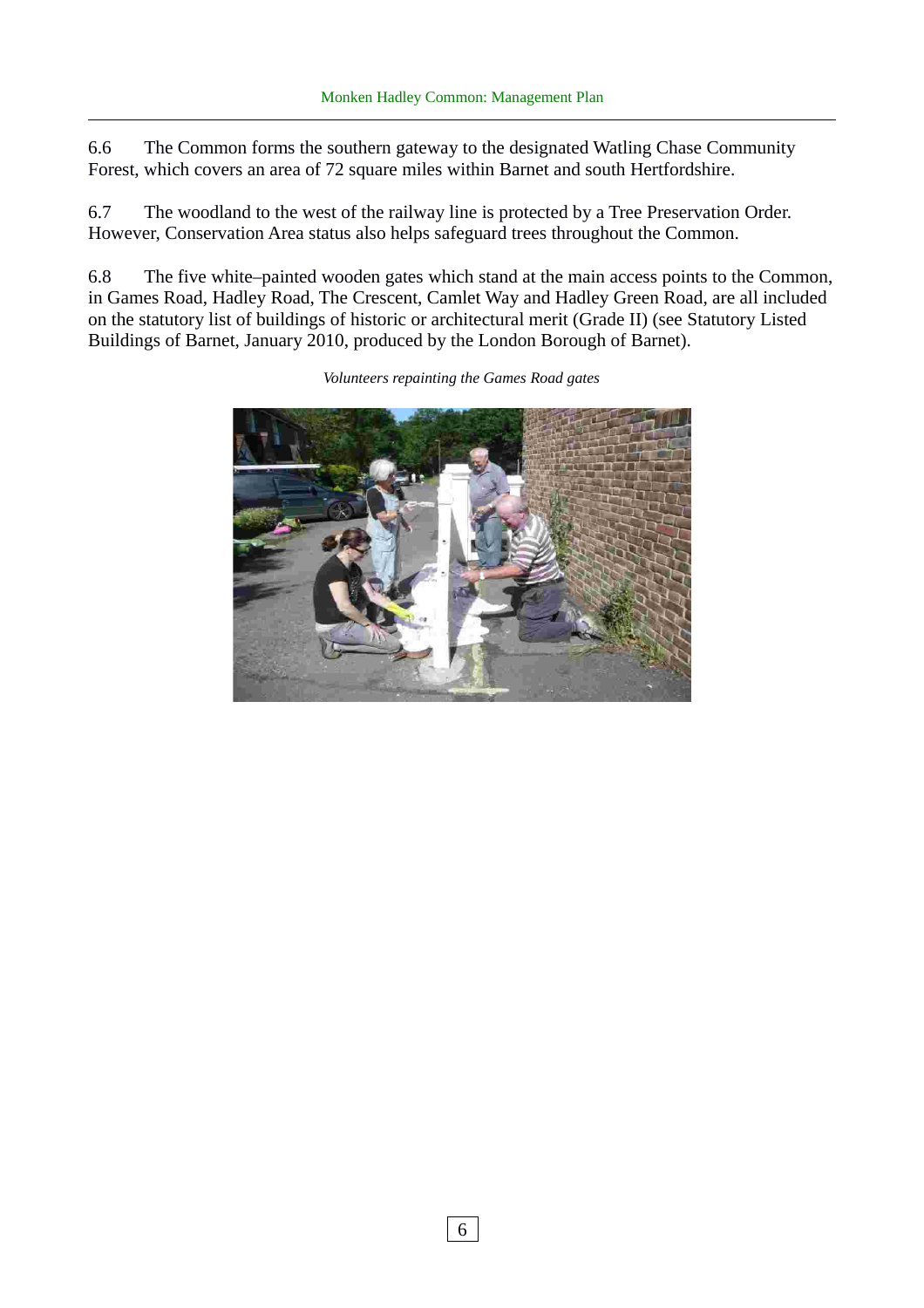# **7. DESCRIPTION**

7.1 Approximately 52 hectares (130 acres) of the Common are mixed semi-natural deciduous woodland with some open glades and the remainder is largely grassland with planted or selected trees.

7.2 Two roads cross the western part of the Common and a third road enters at the Cockfosters gate and runs for about 0.25 km. The roads are linked by a bridleway which forms part of the London Outer Orbital Path. The Pymmes Brook Trail starts from this bridleway and immediately leaves the Common.

7.3 The Common is divided by the East Coast Main railway line, the two parts of the Common being linked by a bridge.

7.4 About 70% of Jack's Lake is within the Common and is currently leased to the Hadley Angling and Preservation Society (HAPS). The remainder is owned by the neighbouring Hadley Wood Golf Club.



*The Common in Winter*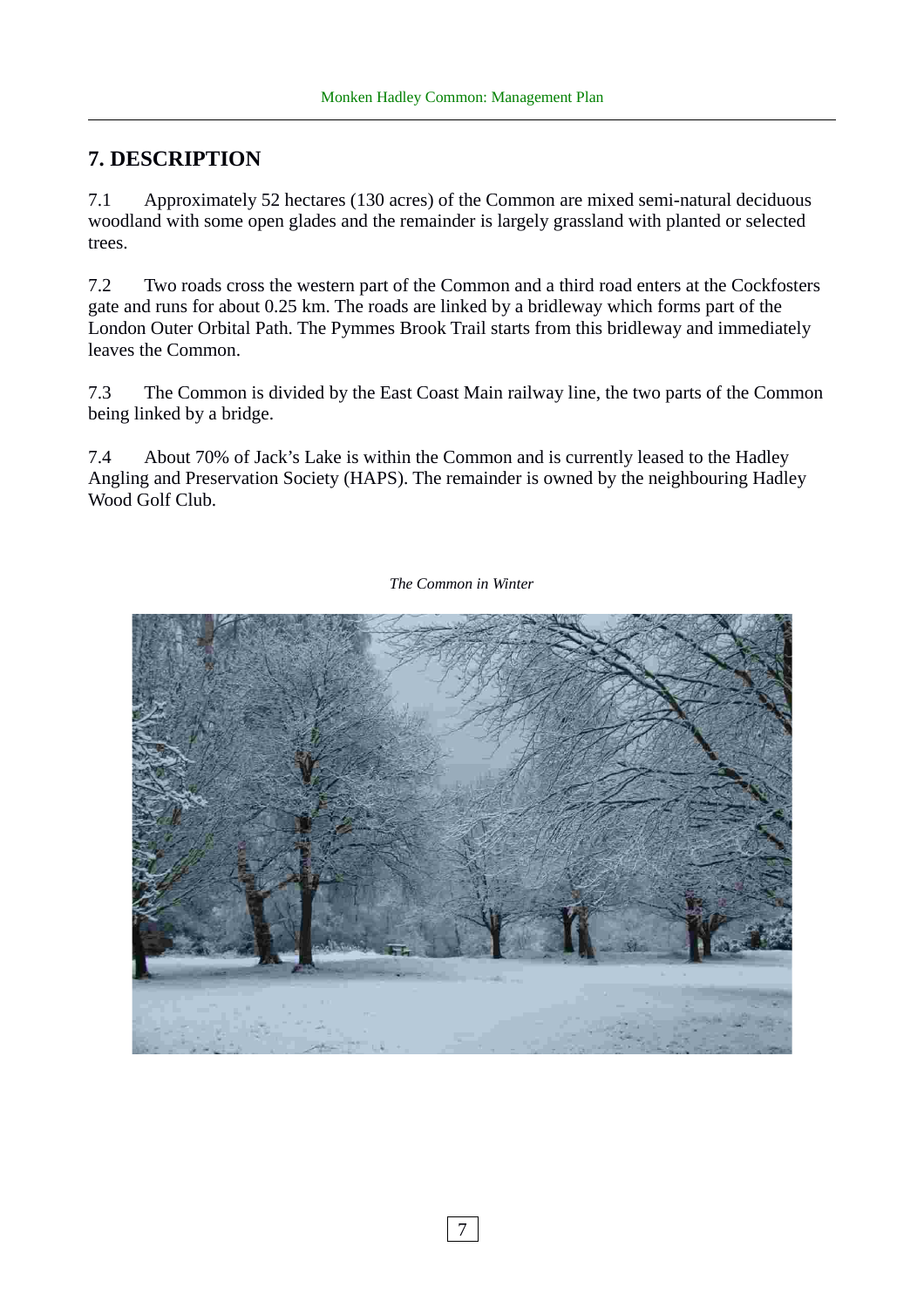### **8. PRESENT USAGE**

8.1 Present usage of the Common is almost entirely recreational.

8.2 Cricket is played on a pitch at the western end of the Common (as it has been for over 150 years) and this area is also used for games and athletics by the two neighbouring schools ; angling takes place on Jack's Lake; and pedal cyclists and horse riders, as well as walkers, use the bridleway. Elsewhere, visitors come to walk, picnic or quietly enjoy the scenery.

*Cricket at the west end of the Common*

8.3 There is growing concern however about the increasing use of the Common for commercial dog walking, about which there have been a number of complaints. The lack of effective powers to control this activity is an issue which the Management Committee is seeking to address

#### **9. MANAGEMENT STRUCTURE**

9.1 The legal estate of the Common is vested in the statutory corporation consisting of the two Churchwardens. They exercise, on the advice of the Management Committee (see below), the powers of ownership, such as the granting of leases, that are conferred upon them by the Enfield Chase Act, subject however to the limitations imposed by the Rules and Orders made under that Act.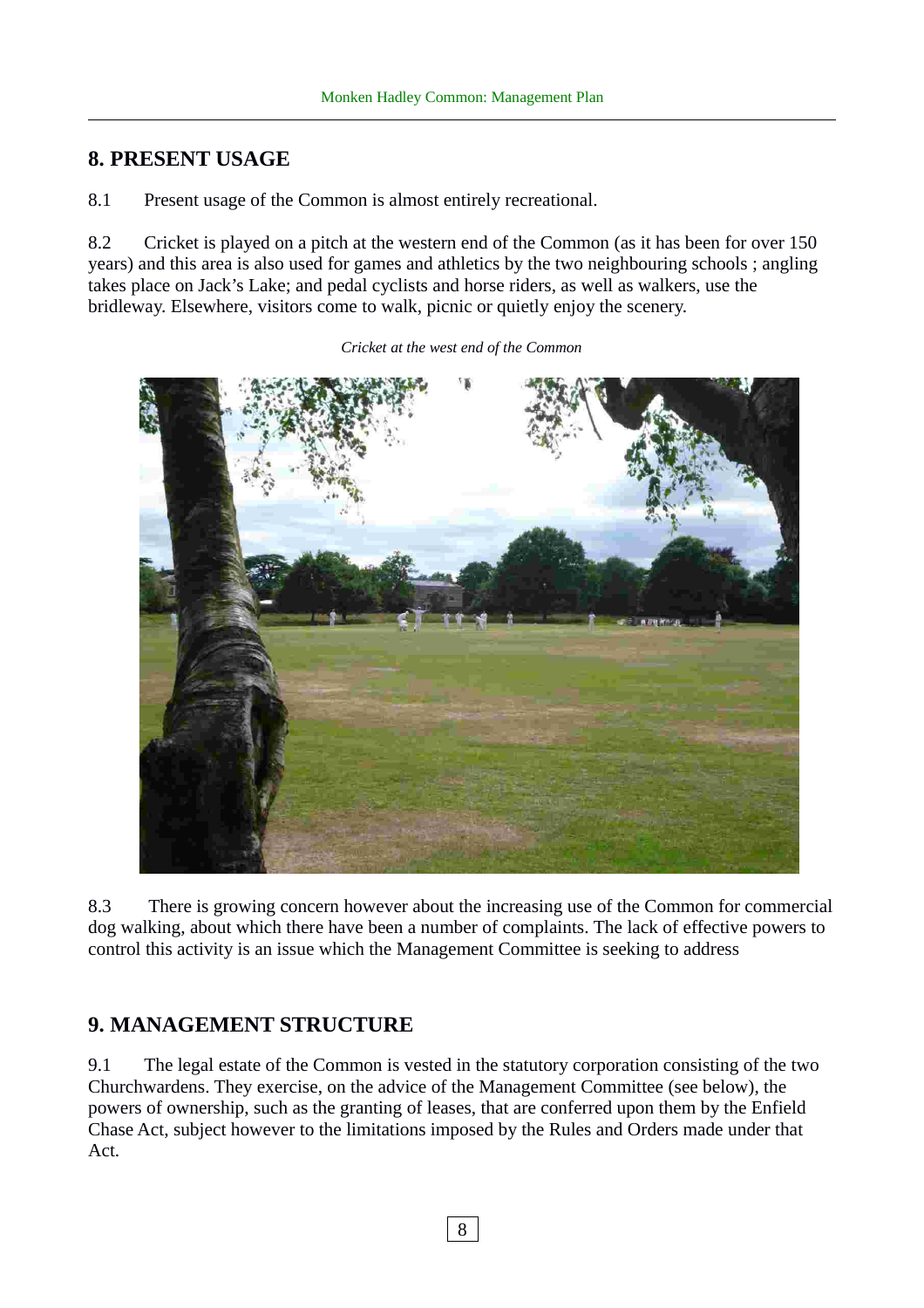9.2 The Enfield Chase Act contains provisions for the making of 'Rules and Orders' in relation to the Common, which have the force of By-laws. Various sets of Rules and Orders have been made from time to time under these provisions, the latest being those dated 1981.

9.3 The management of the Common is in the hands of a Management Committee and two Curators. The Clerk is responsible, inter alia, for the keeping of minutes, advising on legal issues and correspondence on issues outside the scope of the curators' normal duties.

9.4 The Management Committee, which is appointed by an Annual General Meeting of Commoners, consists of not less than eight nor more than twelve persons plus the Curators (see below).

9.5 The Management Committee appoints the two Curators who look after the day-to-day management subject to any directions of the Management Committee. The Curators are ex-officio members of all committees.

9.6 The governance of the Common is being reviewed by the Management Committee but any future changes are unlikely to affect the day-to-day running of the Common.

# **10. KEY POLICY AREAS, OBJECTIVES AND ACTIONS**

10.1 The Management Committee has identified nine key policy areas in order to achieve the overall aims and responsibilities of the Trustees and Management Committee. These need to be considered in all management decisions:

- A. health and safety
- B. preservation of common rights
- C. preservation of the landscape value
- D. maintenance of the rural character
- E. conservation of wildlife
- F. encouragement of the traditional recreational activities
- G. encouragement of the use of the Common for educational purposes
- H. recognition of the needs of the disabled
- I. preservation of the integrity of the boundaries of the Common

10.2 The key areas of policy are set out below together with the individual objectives and actions necessary for successful implementation.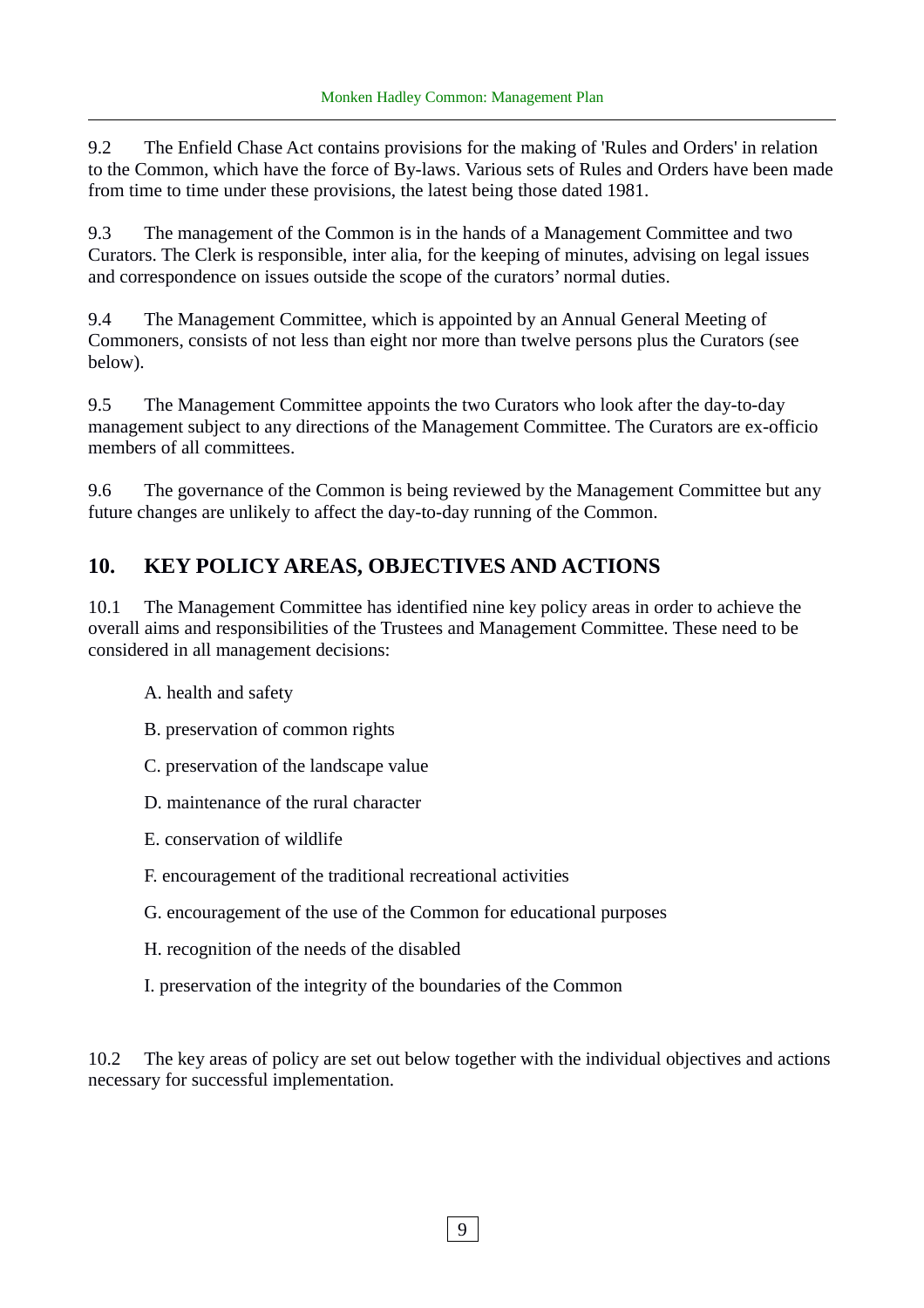#### **A. Health and Safety**

10.3 High priority is given to ensuring that the Common is a safe environment for all users as well as for paid and volunteer maintenance workers. However, as a matter of policy, unspoilt and natural woodland is retained in large areas of the Common; consequently, all visitors need to exercise appropriate caution particularly during or after extreme weather conditions when seemingly healthy trees can fall and branches break. It should be noted that there are three areas within the boundary of the Common that the responsibilities for health and safety are with others;

- Jack's Lake and its surrounds excluding the weir are with HAPS
- two small areas either side of the bridleway east and west of the railway bridge which are owned by Network Rail.

|                | <b>Objectives</b>              | <b>Necessary Actions</b>                                    |
|----------------|--------------------------------|-------------------------------------------------------------|
| $\mathbf{1}$   | Make safe dead or dangerous    | Dead or otherwise dangerous trees likely to fall or shed    |
|                | trees overhanging roads, the   | branches on the highway, car park, the bridleway, any of    |
|                | car park, bridleway and main   | the other main footpaths, or onto neighbouring property     |
|                | paths, and neighbouring        | are identified and made safe. (Note - this policy does not  |
|                | properties.                    | apply to trees away from the main paths where other         |
|                |                                | policies take precedence).                                  |
| $\overline{2}$ | Maintain the gates in safe     | The Curators routinely inspect the gates for safety. A      |
|                | condition                      | cyclical cleaning and painting programme is executed by     |
|                |                                | the Volunteers and essential maintenance by approved        |
|                |                                | contractors. Care is taken to ensure that vegetation does   |
|                |                                | not obscure the sight line of drivers.                      |
| 3              | Remove dangerous refuse or     | Regular inspections and clearance of all areas are          |
|                | hazardous waste                | undertaken by the Volunteers and the appropriate            |
|                |                                | authority is contacted if anything is too heavy to be       |
|                |                                | moved by hand or is dangerous.                              |
| 4              | Ensure tools are used safely   | Appropriate care is taken to ensure all tools are used      |
|                |                                | safely.                                                     |
| 5              | Employ only competent          | Insurance policies are checked and references obtained      |
|                | contractors                    | where necessary.                                            |
| 6              | Publicise and enforce relevant | The notice boards publicise the rules, as does the website. |
|                | rules                          | The police are informed when there is a serious breach      |
|                |                                | e.g. shooting, motorbike riding.                            |

#### **B. Common Rights**

 10.4 It is the duty of the Trustees to preserve and maintain the exercisability by stint holders of their rights of common which are duly registered by the London Borough of Barnet as the Registration Authority pursuant to the Commons Registration Act 1965 (Register Unit CL43). The following actions are necessary in order to achieve this:

- Protect common rights
- Encourage stint holders to maintain their rights
- Record the ownership of stints
- Maintain areas suitable for grazing
- Avoid unnecessary fencing
- Preserve cattle ponds where practicable
- Ensure registered unit CL43 is kept up to date

10.5 Many of these rights have fallen into disuse and the Common is, in practice, maintained for the benefit of the public.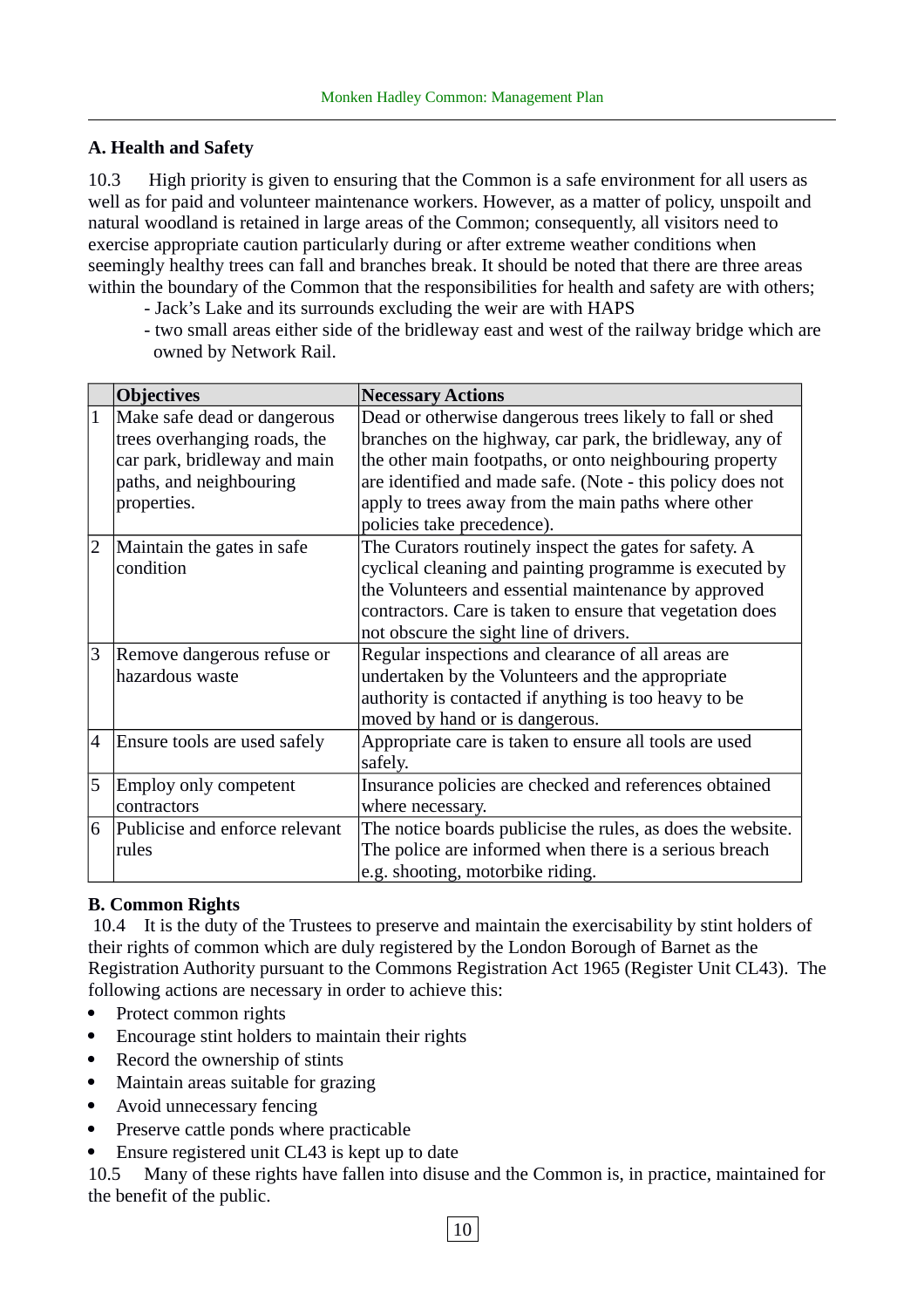#### **C. Landscape Value**

10.6 Great importance is attached to preserving and enhancing the landscape of the Common both in its historical context of a local grazing common and as a valuable open space on the urban fringe forming part of the Watling Chase Community Forest.

|                | <b>Objectives</b>              | <b>Necessary Actions</b>                                 |
|----------------|--------------------------------|----------------------------------------------------------|
|                | Prevent the erection of any    | Ensure that the law prohibiting any buildings or other   |
|                | building or other structure or | structures being placed on the Common is duly            |
|                | the laying down of             | observed and that no hard surfaces are laid without the  |
|                | tarmacadam or like surfaces    | specific written permission of the Trustees.             |
| $\overline{2}$ | Maintain a balance between     | Isolated or small groups of trees on otherwise open      |
|                | grassland and woodland         | grassland are allowed to remain to give the appearance   |
|                |                                | of open chase                                            |
| 3              | Mow grassland                  | Grassland is mown to prevent the invasion of scrub but   |
|                | sympathetically                | to allow for the protection of wildlife habitat          |
| $\overline{4}$ | Encourage isolated or small    | As grazing is no longer exercised, the woodlands have    |
|                | groups of trees on the         | rapidly encroached onto former grasslands. It is not the |
|                | grassland areas in order to    | policy to reverse this trend entirely, but, in order to  |
|                | preserve its rural character   | maintain a reasonable balance between the two,           |
|                |                                | grasslands in management areas a., b., h. and j. are     |
|                |                                | preserved (see maps in appendix 2).                      |
| 5              | Maintain broad open paths and  | Brambles and shrubbery that spread onto main paths       |
|                | glades in the woodland         | will be removed and glades established/fostered where    |
|                |                                | appropriate                                              |
| 6              | Maintain and sustain the       |                                                          |
|                | essential character of the     | see below (paragraph 10.7 and 10.9).                     |
|                | woodland                       |                                                          |

*Extending the Picnic Area*

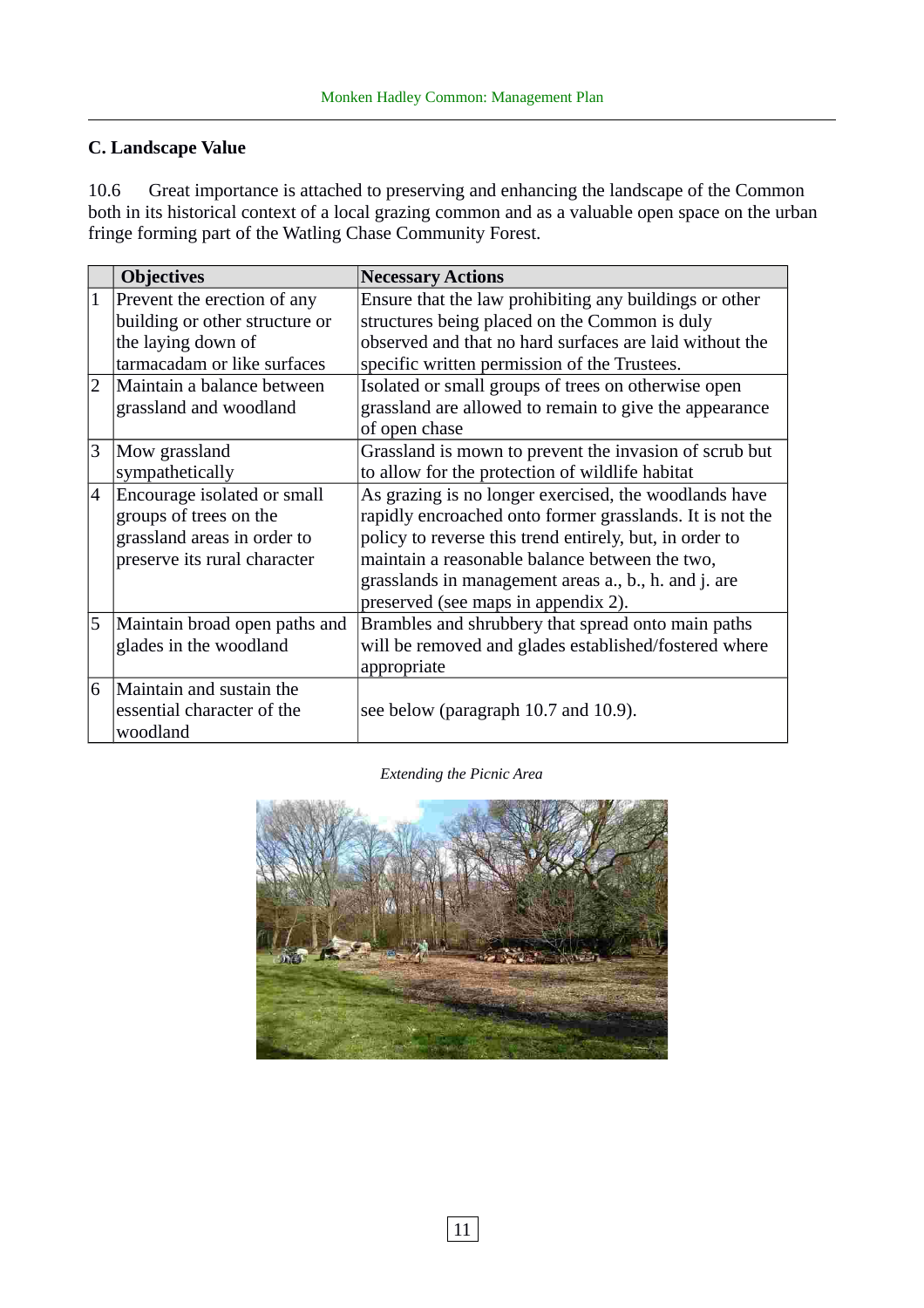#### *Woodland Management*

10.7 Woodland management is the most important long-term issue for maintaining the Common as a valuable community asset. The policies listed below are based on the recommendations in a report by Nature Conservancy in 1969. These, together with the key objectives set out above, were adopted by the Management Committee in 1985.

- Where planting is necessary because public pressures prevent natural regeneration or to conceal unsightly features, appropriate native species are used. These include Oak, Hornbeam, Beech and Ash in the wooded areas, Willow, Alder and Poplar in the damper parts and Birch and Mountain Ash in the sandy soil at the western end of the Common.
- Dense thickets of saplings are thinned to allow the survivors to develop to full stature.
- Dead and decaying timber is removed only when necessary for public safety, or in connection with the thinning of saplings or the maintenance of open paths and glades.
- Exotic and alien species of trees and plants are, whenever possible, removed. In particular, the spread of sycamore is discouraged and the introduction of further non-native species is avoided.
- Branches overhanging streams and ponds are, whenever possible, removed.
- The spread of disease amongst the trees is limited by selective felling and burning or other methods.
- Regular inspections of the woods are carried out.

10.8 A Botanical Appraisal and Management Strategy produced by Brian Wurzell (an Ecological Consultant) in February 2010, has greatly improved the understanding of current conditions.

10.9 In 2015 Mr Simon Levy, an arboriculturist recommended by the Forestry Commission, was engaged to draft a **Woodland Management Plan**. Following public consultations, the revised plan was approved by the Management Committee in February 2016. The plan reflects the objectives set out above. It includes a number of initiatives (See Paragraph 13.12) to preserve and enhance the essential character of the woodland areas of the Common and will guide their management and maintenance over the next decade. The plan has been submitted to the Forestry Commission for its approval, following which grant aid will be sought for some of the proposed initiatives.

#### **D. Rural Character**

10.10 Any pressure for development which would tend to change the nature of the Common into that of an urban park is strongly resisted. The following actions are taken to prevent this.

- Limit signage to well-designed notice boards and finger posts
- Use only suitably designed seats and other furniture which are strictly limited to appropriate locations
- Limit the number of litter baskets to those that can be emptied regularly
- Use hard surfacing only where really necessary to prevent damage by vehicles or on the bridleway for disabled access
- Confine car parking to designated areas
- To the extent that dumping cannot be prevented, remove rubbish quickly
- Not to permit stalls, ice cream vans or commercial activities on the Common save for occasional filming for which the Common receives a fee.
- No shrubberies, flower beds or similar features to be allowed and the planting of cultivated bulbs or plants to be discouraged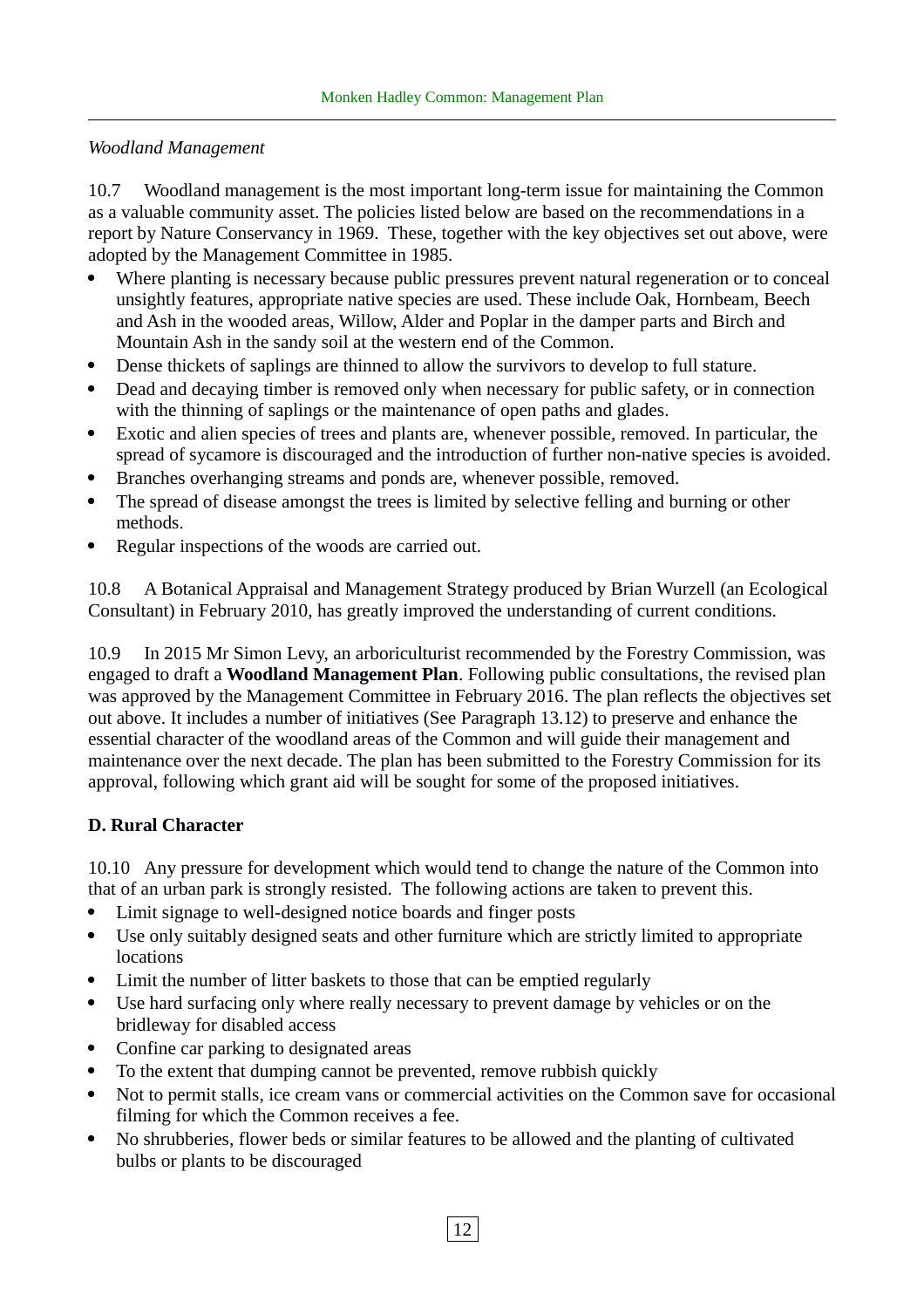- Restrict the opening of additional entrances to properties adjoining the Common (in accordance with The Enfield Chase Act).
- Enforce rules against motor traffic and horse riding outside permitted areas by notifying appropriate authorities
- Maintain the five white gates to the Common in good condition

#### **E. Wildlife**

10.11 The Common is rightly classified as a Site of Conservation Importance. Although it is not primarily a nature reserve, the Management Committee attaches considerable importance to wildlife conservation and attempts to maintain a balance between this objective and other policy requirements, taking due account of the London Biodiversity Action Plan. Within this context there remain valuable opportunities for the protection of a wide range of flora and fauna.

|                | <b>Objectives</b>                                                                 | <b>Necessary Actions</b>                                                                                                                                                                                                                                                                                                                                                                                                                                               |
|----------------|-----------------------------------------------------------------------------------|------------------------------------------------------------------------------------------------------------------------------------------------------------------------------------------------------------------------------------------------------------------------------------------------------------------------------------------------------------------------------------------------------------------------------------------------------------------------|
|                | Time maintenance operations<br>so as to cause minimum<br>disturbance of wildlife  | The first grass cutting of the open area at the west end<br>of the Common is delayed until July, after the nesting<br>season and spring flowers have died, and undergrowth<br>is not cleared during the nesting season                                                                                                                                                                                                                                                 |
| $\overline{2}$ | Maintain the variety of habitats                                                  | This is achieved by:<br>- preserving the existing open grassland, scrub,<br>bushes, woodland including rotting vegetation as well<br>as the ditches and ponds;<br>- causing some parts of the Common to be less<br>intensively used than others by limiting the number of<br>paths;<br>- enforcing the Rules and Orders against fires, the use<br>of guns, snares or nets, horse riding or driving on the<br>Common and damage to wood, underwood, turf,<br>plants etc |
| 3              | Respect any legal protection of<br>flora and fauna                                | Ensure compliance with the provisions of the Wildlife<br>and Countryside Act                                                                                                                                                                                                                                                                                                                                                                                           |
| $\overline{4}$ | Achieve a balance between<br>recreational activities and the<br>needs of wildlife | Preserve some lesser used areas by limiting the<br>number of paths, having due regard to the needs of<br>individual species of flora and fauna.                                                                                                                                                                                                                                                                                                                        |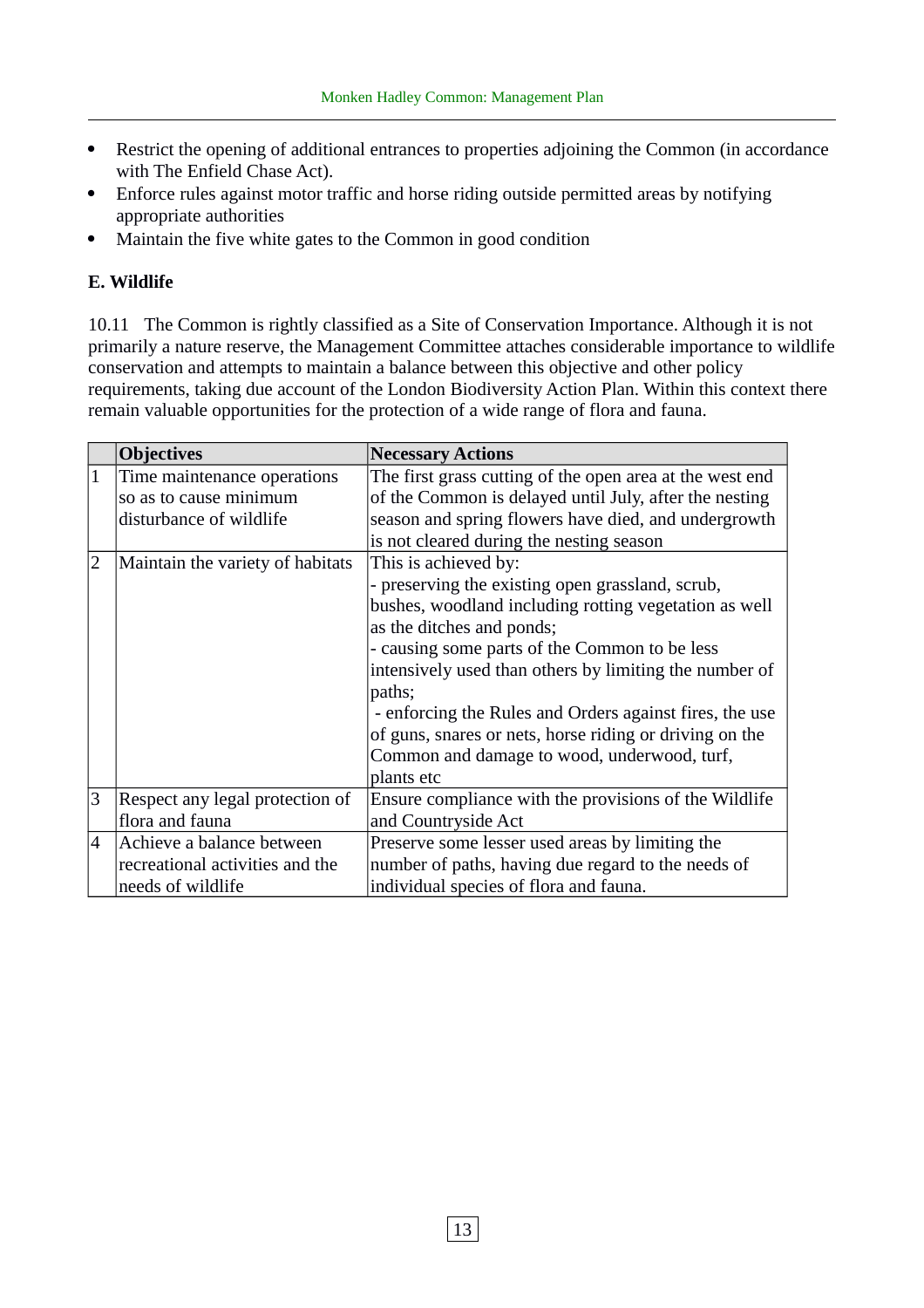#### **F. Traditional Recreational Activities**

10.12 There is a natural desire for participants in a wide range of recreational activities to use the Common for their particular purposes. However, in the small area available it is impossible to accommodate all desired activities and priority is given to those quiet activities which have traditionally been pursued on the Common.

|                | <b>Objectives</b>                         | <b>Necessary Actions</b>                                                                                                                                                                                                                                                                                                                                                                                                                     |
|----------------|-------------------------------------------|----------------------------------------------------------------------------------------------------------------------------------------------------------------------------------------------------------------------------------------------------------------------------------------------------------------------------------------------------------------------------------------------------------------------------------------------|
| $\mathbf{1}$   | Organise easy access to the<br>Common     | Provide safe but limited car parking                                                                                                                                                                                                                                                                                                                                                                                                         |
| $\overline{2}$ | Organise easy access across the<br>Common | Maintain a network of paths and access to Jack's Lake<br>for the disabled                                                                                                                                                                                                                                                                                                                                                                    |
| 3              | Encourage use by walkers                  | Maintain the Common in an attractive state with its<br>natural landscape, rural character, varied wildlife and<br>as free of litter as possible                                                                                                                                                                                                                                                                                              |
| 4              | Provide for other specific<br>activities  | i. Angling - Fishing is available at Jack's Lake which<br>is under licence to the Hadley Angling and<br>Preservation Society (HAPS). Under the licence<br>HAPS is required to ensure that the area around the<br>lake and its facilities are maintained in good condition<br>and that they remain available to the public at large by<br>means of day tickets.                                                                               |
|                |                                           | ii. Cricket - For very many years, mainly at the<br>weekends, the Monken Hadley Cricket Club has<br>played cricket on the Common. The club maintains<br>the cricket table. Its games attract a number of<br>spectators and this use of the Common therefore<br>benefits not only the club members but also the<br>general public.                                                                                                            |
|                |                                           | iii. Cross Country Running - No special facilities exist<br>on the Common for this sport and excessive use of<br>this nature would be discouraged to preserve the<br>surface of the paths. Nevertheless local clubs<br>sometimes apply for permission to hold occasional<br>runs on or across the Common and it is the practice of<br>the Curators to grant such permission provided they<br>are satisfied that little damage will be caused |
|                |                                           | iv. Horse riding and Cycling - There are no facilities<br>for recreational riding or cycling on the Common<br>other than on the one bridleway. No recreational<br>riding is permitted elsewhere. Commoners who are<br>stint holders may ride only in aid of the exercise of<br>their Rights of Common and are in the same position<br>regarding recreational riding as the general public.                                                   |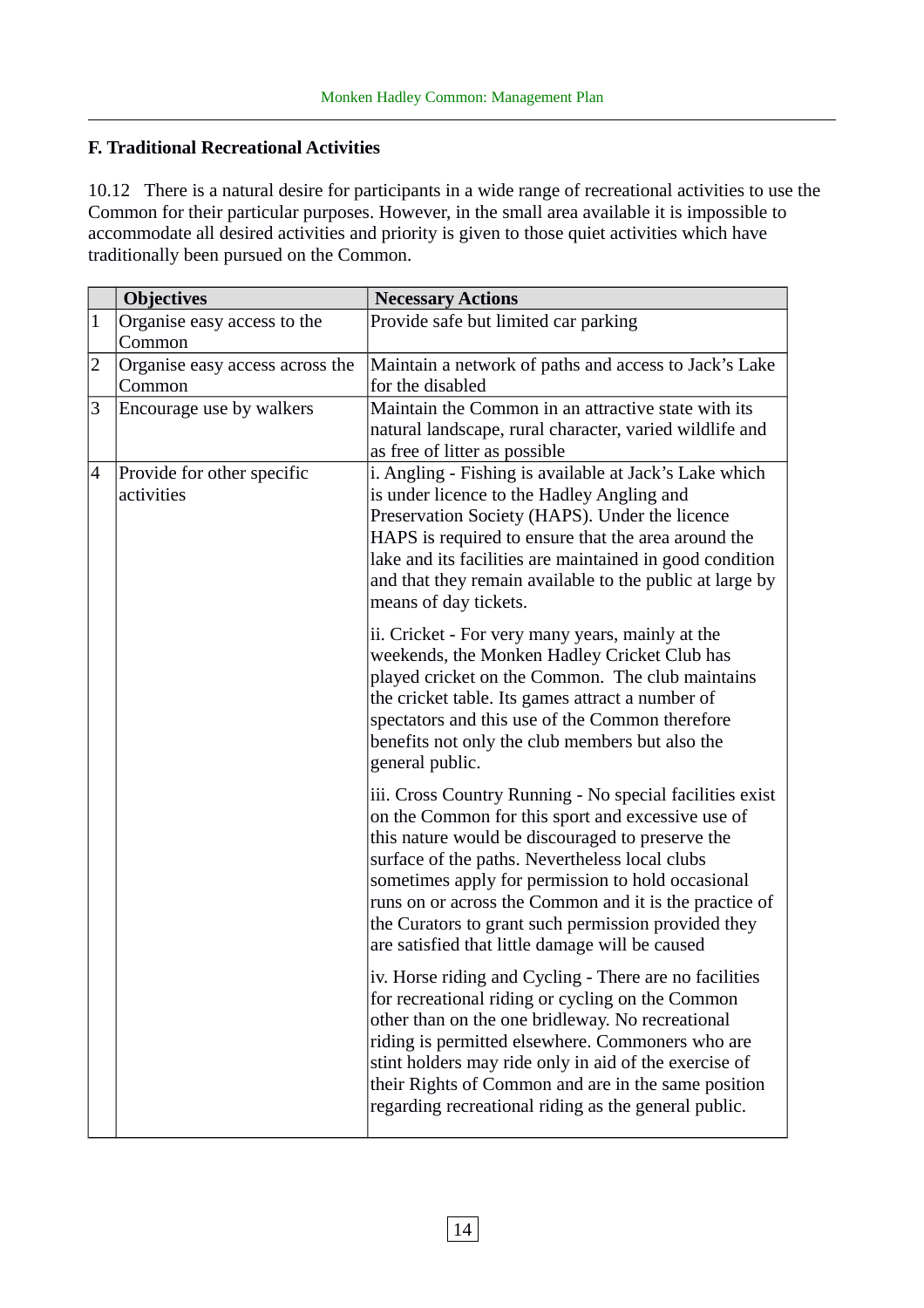|   | <b>Objectives</b>                | <b>Necessary Actions</b>                                 |
|---|----------------------------------|----------------------------------------------------------|
| 5 | Seek to ensure that the          | Monitor the condition of the bridleway and liaise with   |
|   | bridleway is maintained in a     | Barnet Council (who have responsibilities in respect     |
|   | suitable condition for its mixed | of the maintenance of public rights of way) to ensure    |
|   | use by pedestrians, cyclists and | that the bridleway is properly maintained.               |
|   | horse riders.                    |                                                          |
| 6 | Ensure that there are suitable   | No further action necessary                              |
|   | areas for informal games         |                                                          |
|   | Permit schools adjacent to the   | Monken Hadley Junior School and St Martha's School       |
|   | Common to make use of            | are allowed to use the outfield of the cricket pitch for |
|   | specific areas for sports        | organised sports.                                        |

#### **G. Encouragement of Educational Use**

10.13 With the grounds of a number of schools bordering directly onto the Common there is much scope for the use of the Common for educational purposes. Given the open access onto the Common, the Curators are probably unaware of the full use being made of the facilities although from time to time requests are received and granted for information or facilities.

10.14 The Management Committee consider that greater educational use of the Common would increase the respect in which it is held by young people without detriment to other users. The following actions will help to achieve this:

- Maintain existing links with the schools at the western end of the Common
- Establish closer links with the other schools bordering the Common
- Encourage educational walks or similar activities organized by others.

#### **H. Needs of the disabled**

10.15 It is important that, so far as is reasonably possible, disabled people should be able to share in the benefits of using the Common. To achieve this it is necessary to:

- Maintain the surface and width of the track to Jack's Lake in a suitable condition for wheelchair use
- Encourage Barnet Council to maintain the surface of the bridleway so that it is suitable for wheelchair use
- Encourage the angling club to continue to provide facilities for the disabled
- Ensure that there is seating available at strategic points

#### **I. Preservation of the integrity of the boundaries of the Common**

10.16 There is a danger that over time the boundaries of the Common may become eroded by creeping encroachments or by changes in land use. To prevent this, the following actions are necessary:

- Make regular inspections of the boundaries
- Maintain records of all leases and wayleaves
- Ensure that all sums due under leases and wayleaves are collected
- Take care that expiring leases or wayleaves are renewed or the land reclaimed
- Ensure accurate and complete registration under the Land Registration Act 1965 and The Commons Act 2006.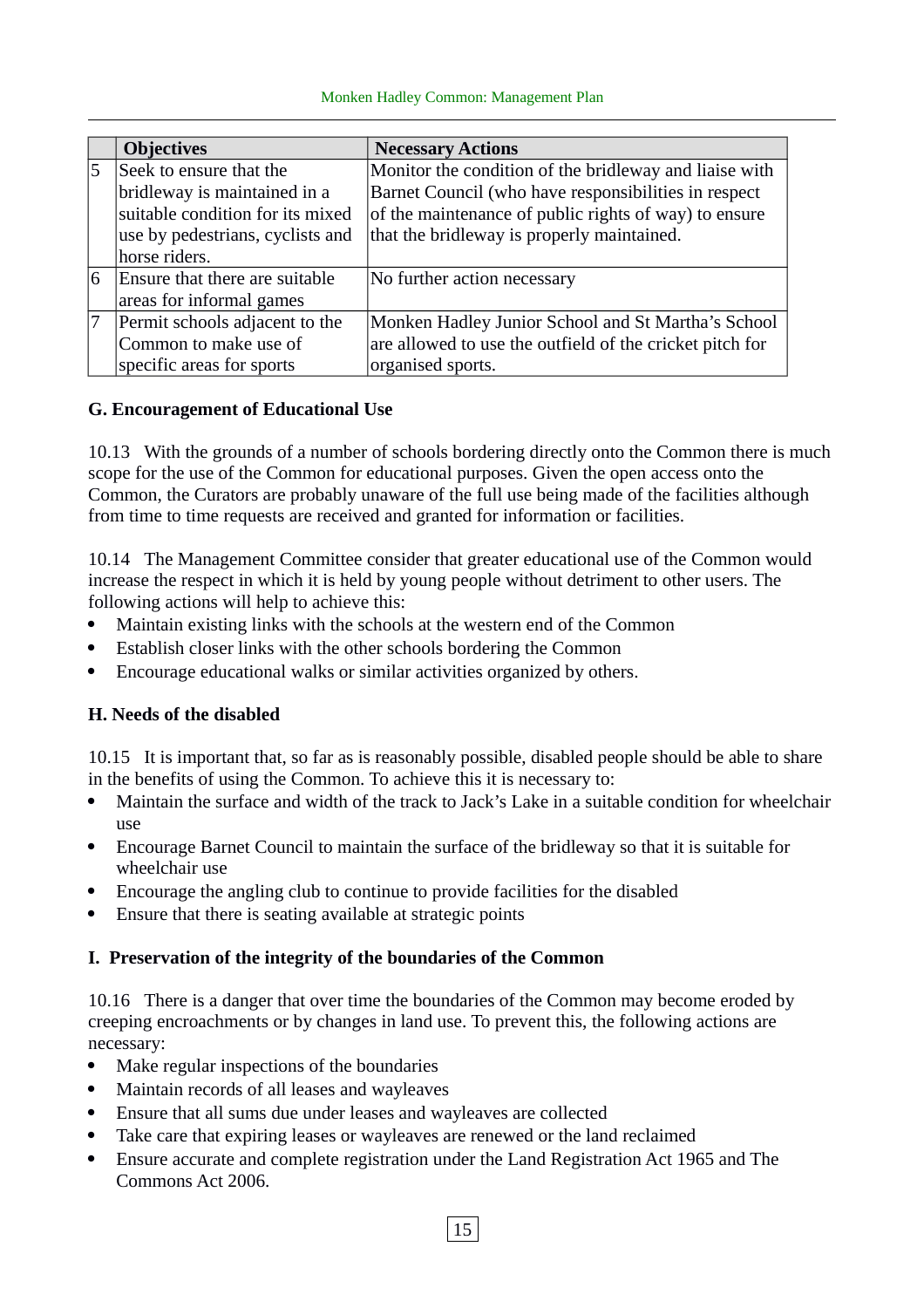# **11. IMPLEMENTATION BY MANAGEMENT AREA**

11.1 All parts of the Common are managed in accordance with the policies and practices set out above. This section deals with the special requirements of particular areas. For management purposes the Common has been subdivided into ten 'Management Areas' as depicted on the maps at the end of the document. These are:-

#### **a. The War Memorial Area**

 11.2 Lying north-west of Camlet Way this area is comparatively formal and contains, besides the village war memorial, an avenue of mixed Horse Chestnut (Aesculus Hippocastanum) and English Oak (Qercus Robur). A small part of the area is used by Monken Hadley Church of England Primary School under licence by the Trustees as an extension to its playground.

*Management -*

- i. In dry weather and at the discretion of the Curators this area is used for car parking for events such as weddings and funerals at the Church, cricket matches and school events.
- ii. The grass in this area is cut once or twice a year, the first cut normally being in July.
- iii. The Horse Chestnuts in the avenue do not do well and young Oaks are allowed to replace those that die.
- iv. The maintenance of the War Memorial is not the responsibility of the Common but the grass mound is kept cut.
- v. The undergrowth and scrub at the back of the area effectively masks the fence (which is not a boundary fence) and will be retained. However its forward spread needs to be checked by being cut back as necessary.



New Memorial Bench (near the War Memorial)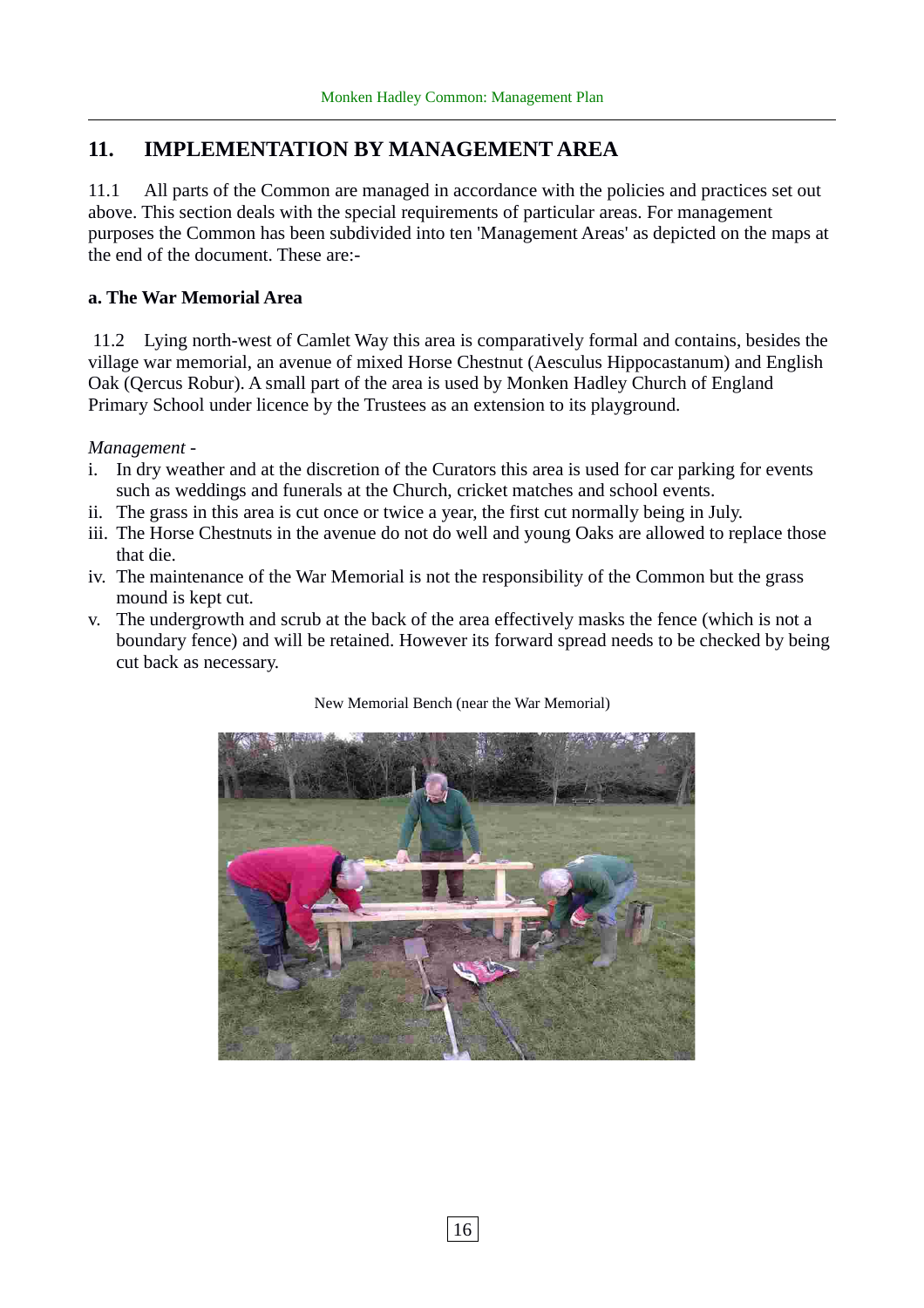#### **b. The Cricket Pitch Area**

11.3 Immediately east of Camlet Way is an area of open grassland with some planted or selected trees part of which is used by Monken Hadley Cricket Club.

#### *Management -*

11.4 This area is classified as relict heath and is botanically very rich and includes an area of acid grassland. It is also the most conspicuous area of the Common. Special care is therefore necessary in its management.

- i. The area suffers from encroachment by the neighbouring woodland and much self-seeded silver birch. This is controlled manually and by mowing.
- ii. The cricket pitch and outfield are maintained by the cricket club having regard to their needs and those of other users of the Common.
- iii. The pond opposite Gladsmuir is spring fed. It was last emptied, fully cleaned and de-silted in 2009. Invasive de-oxygenating weeds have also been periodically removed by the Volunteers and excess vegetation was removed by a mechanical digger in 2009. The pond will continue to be given regular attention during the period covered by this Management Plan.
- iv. The pond in Camlet Way no longer fills regularly and, for the time being at least, will be treated as abandoned.

#### **c. The West Wood**

11.5 East of area b. is an area of deciduous woodland sloping gradually towards the railway. Growth in this large wood is vigorous.

- The canopy is largely composed of the following species:- a. Common Beech (Fagus sylvatica) b. English Oak (Quercus Robur) c. Hornbeam (Carpinus betulus) d. Common Ash (Fraxinus excelsior) e. Cherry (Prunus avium) f. Field Maple (Acer campestre) g. Willow (Salixfragilis) The canopy also contains specimens, presumably planted, of:- h. Pin Oak (Quercus palustiris) i. Balsam Poplar (Populus balsamifera) j. Horse Chestnut (Aesculus hippocastanum).
- ii. Sections of this area are heavily infested with Sycamore (Acerpseudoplatanus).
- iii. Where light allows there is dense undergrowth including holly, brambles, elder, blackthorn and hawthorn. Some of the holly and hawthorn are fair sized trees. There are also suckers of English Elm (Ulmus procera) from trees killed by Dutch elm disease but these succumb to the disease before reaching maturity.

#### *Management -*

- 11.6 Policies which require particular emphasis at the present time are:-
- i. Reducing the spread of sycamore
- ii. Reducing the spread of holly
- iii. Thinning saplings
- iv. Maintaining the width of the main paths.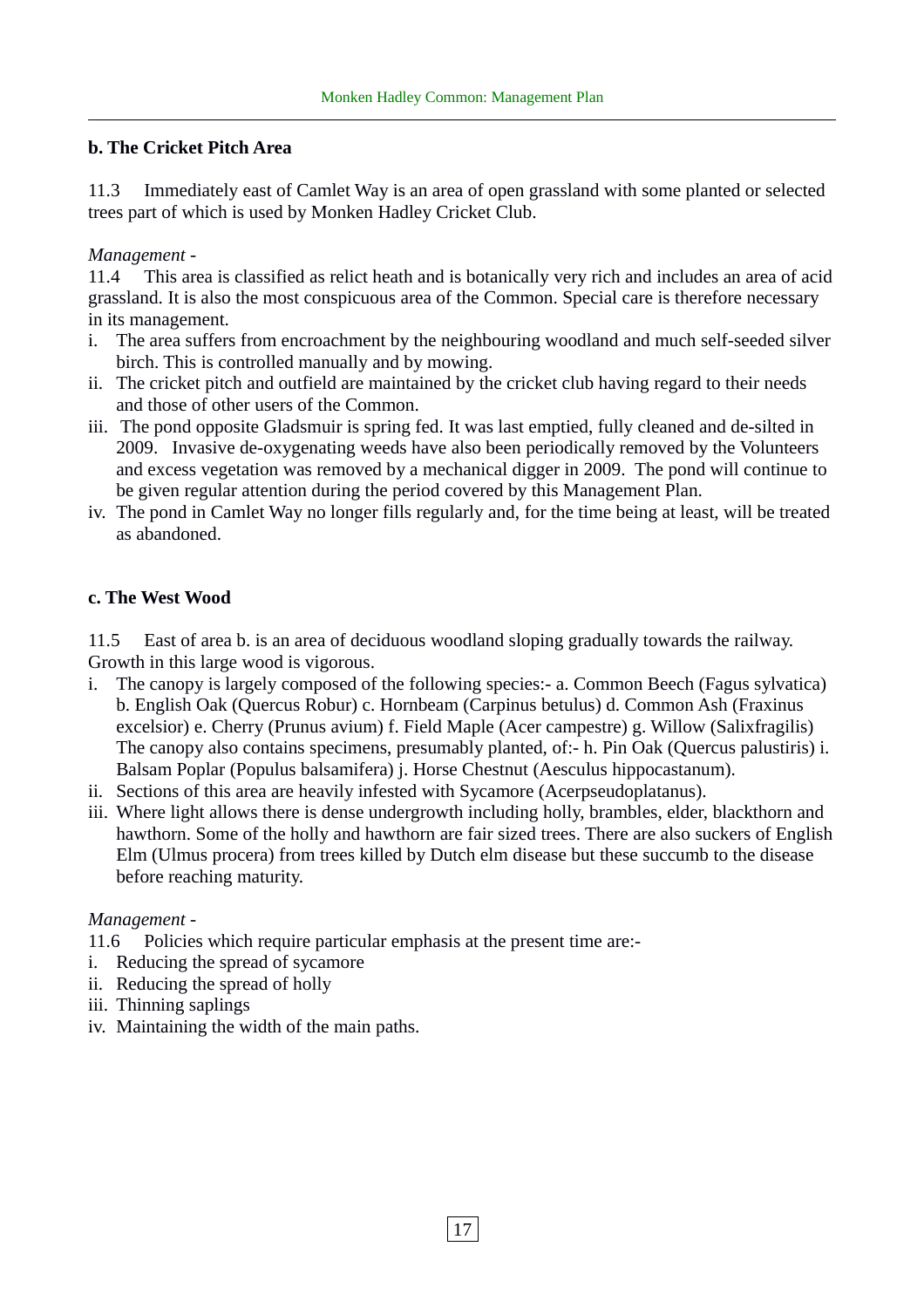#### **d. Area alongside Bakers Hill**

11.7 This is a more open area where there is a car park and adjacent picnic area.

*Management -*

- i. The grass to the south of Bakers Hill is cut twice a year
- ii. The spacing of the trees on the south side of Bakers Hill will be kept under review The surface of the car park will be maintained
- iii. The picnic area will be kept clear of encroaching trees, brambles etc.
- iv. Dumped rubbish will be cleared away as quickly as possible
- v. Ensure Barnet Council maintain the height barrier in good repair.

#### **e. Newmans Hill**

11.8 Lying east of the railway, this rise is also covered with deciduous woodland which is generally better drained than the other woodland areas of the Common.

*Management –*  as in area c. above.

#### **f. The East Wood**

11.9 As the ground slopes down from Newmans Hill to the east, two gas mains (one redundant) cross under the Common from north to south; the woodland is again poorly drained further east.

*Management* –

as in area c, plus attention to the state of the footpath in winter*.*

#### **g. The Plantation**

11.10 This area to the south of the East Wood is not actually a plantation but an area which was formerly grazing land that is now covered by semi-mature oaks which have been thinned to enable better specimens to develop. South of the bridleway the land was planted with hornbeam, oak and other species to screen an unattractive view.

*Management -*

- i. Some further thinning of the trees will be carried out
- ii. The screening to the south will be maintained
- iii. Grass to be cut as needs dictate.

#### **h. Jack's Lake**

11.11 The major part of Jack's Lake lies within the Common: the remainder is owned by Hadley Golf Club. The lake and its immediate surroundings are leased by The Trustees to the Hadley Angling and Preservation Society (HAPS). Under the terms of the current licence, which expires on 31<sup>st</sup> December 2022, HAPS are responsible for maintaining the banks and surrounds of the lake. However, responsibility for the maintenance and repair of the dam, weir and sluices lies with the Trustees.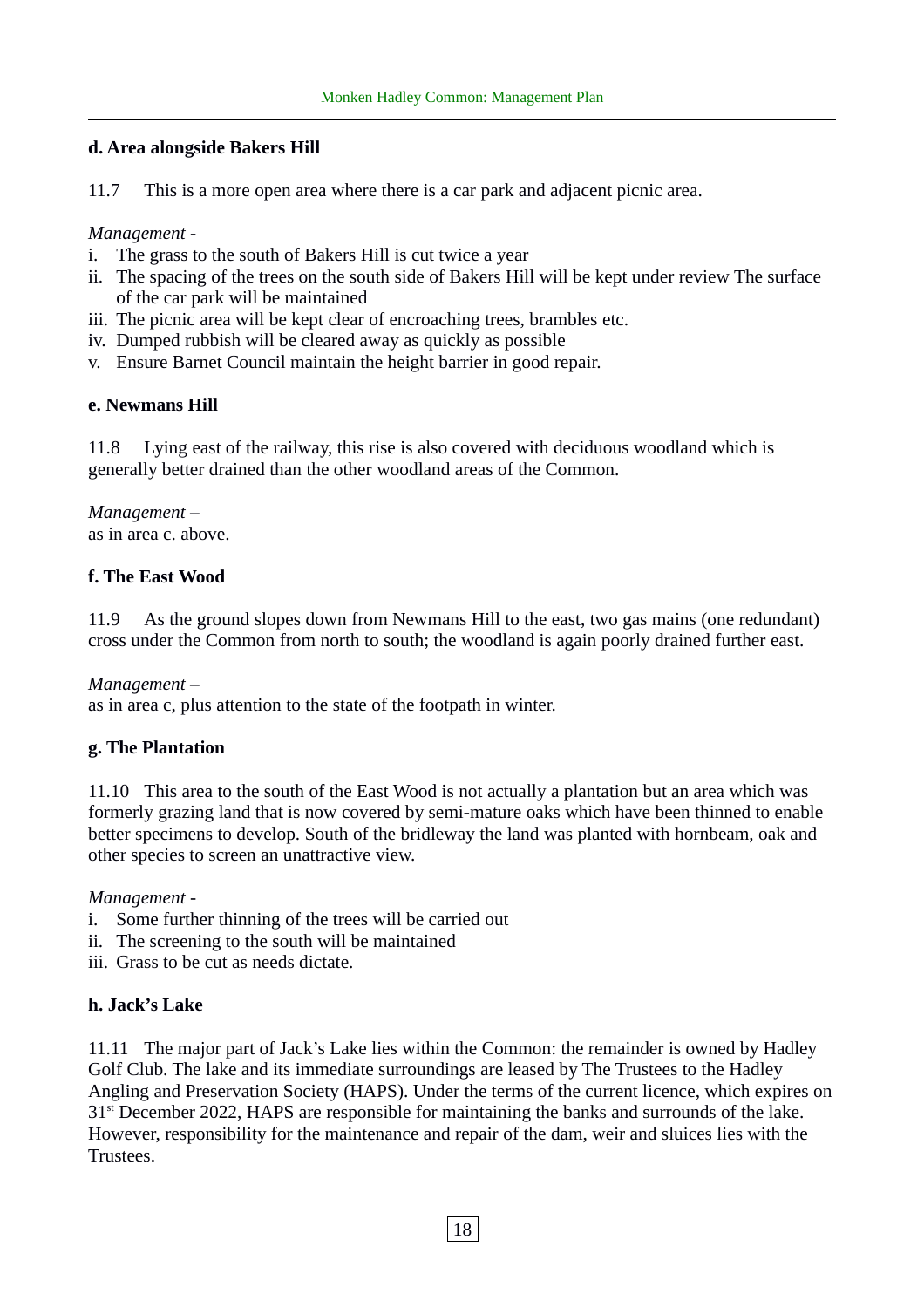11.12 The lake has an estimated capacity of approximately 21,000 cubic metres. This is below the current threshold of 25,000cu. m. for large raised reservoirs set by the Reservoirs Act 1975 above which regular safety inspections are required. However, in the interests of public safety the Management Committee has taken the view that it should maintain the lake as if it were a reservoir for the purposes of the Act. The provisions of the Flood and Water Management Act 2010, when fully implemented, may in future bring the lake within the scope of the Reservoirs Act.

#### *Management -*

- i. Maintain close liaison with the Hadley Angling and Preservation Society to ensure that they continue to maintain this area to a high standard.
- ii. Carry out periodic safety inspections of the dam, weir, sluice and footbridges and ensure that they are kept in good repair (An inspection of the lake was carried out by a qualified civil engineer in July 2014).

#### **i. Games Road Wood**

11.13 East of the Lake a narrow area of deciduous woodland rises towards Cockfosters.

*Management –*  as in area c.

#### **j. Games Road**

11.14 Bordering the road is a small area of grassland with a small number of trees.

#### *Management –*

- i. Grass to be cut as needs dictate to maintain transition between the urban area and the woodland
- ii. Bulbs already planted in this area by local residents will be tolerated but further planting discouraged.
- iii. Any low branches of trees to be removed to encourage growth of grass and maintain appearance as an open area.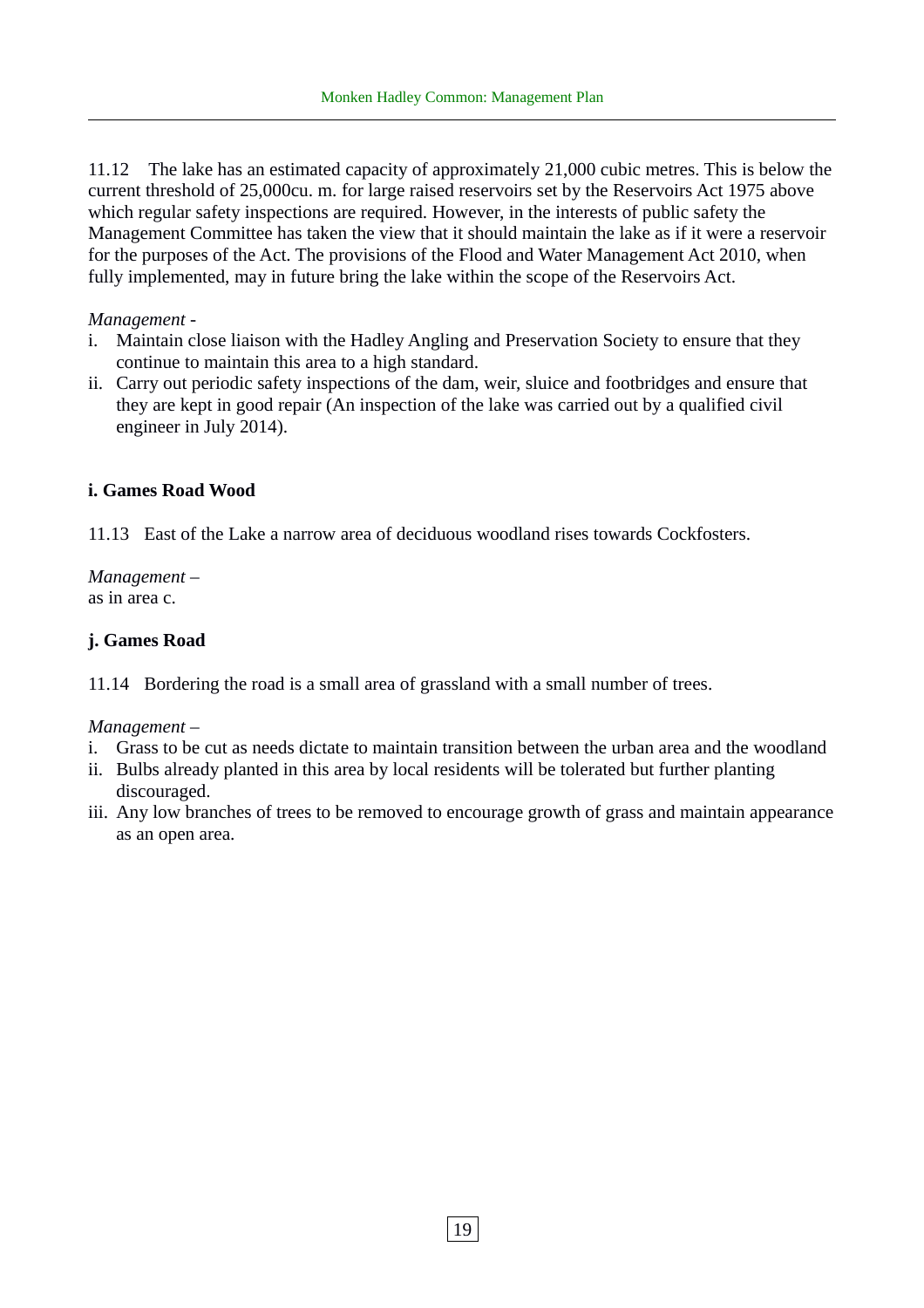# **12. REVIEW OF OPERATION OF PREVIOUS MANAGEMENT PLAN**

#### **General**

12.1 The previous Management Plan proved useful in providing a framework in which management decisions were taken and thus achieved a consistency and continuity in the management of the Common.

#### **Specific achievements**

12.2 Recurring works - Most of the recurring tasks were successfully performed. The removal of brambles that were encroaching onto paths and grassland has been a particularly time-consuming task. Regular litter collection and clearance of ditches has continued. Progress with the thinning of holly was limited by the need to devote time to other tasks. However, it will be given a high priority during the implementation of the Woodland Management Plan.

12.3 The incidence of large scale fly-tipping has diminished considerably since the installation of the height barrier on Bakers Hill by the Council.

12.4 Proposed improvements -

Most of the projects listed in the last five-year plan were successfully completed and a number of additional works were undertaken. For a variety of reasons, in particular the need to give priority to routine management tasks, some projects were not progressed and others remain to be completed. Progress and achievements are summarised in the following table.

|                | <b>Proposed Projects</b>                                                                        | <b>Progress and achievements</b>                                                                                                                                                           |
|----------------|-------------------------------------------------------------------------------------------------|--------------------------------------------------------------------------------------------------------------------------------------------------------------------------------------------|
| A              | <b>Year One - 2010/2011</b>                                                                     |                                                                                                                                                                                            |
| $\mathbf{1}$   | Complete and launch the website:-<br>www.monkenhadleycommon.net                                 | Launched in 2010. A substantial<br>amount of new historical information<br>and links to other websites have been<br>added since then.                                                      |
| $\overline{2}$ | Completion of the White Gates at Hadley Road<br>and The Crescent                                | Completed in summer 2012. In 2013<br>repairs were carried out to the<br>Hadley Road gate following damage<br>caused by vehicles, and reflector<br>discs were fitted to both sets of gates. |
| 3              | Replace further sections of the steel decking on<br>the bridge over the weir                    | Work completed in 2011                                                                                                                                                                     |
| 4              | Repair Jack's Lake weir                                                                         | Repairs carried out $June - August$<br>2010.                                                                                                                                               |
| 5              | Investigate and resolve drainage problem in area<br>south of Hadley Common road, outside Dixton | Works undertaken prior to<br>construction of new access drive to<br>Highclere in 2013 appear to have<br>resolved the problem.                                                              |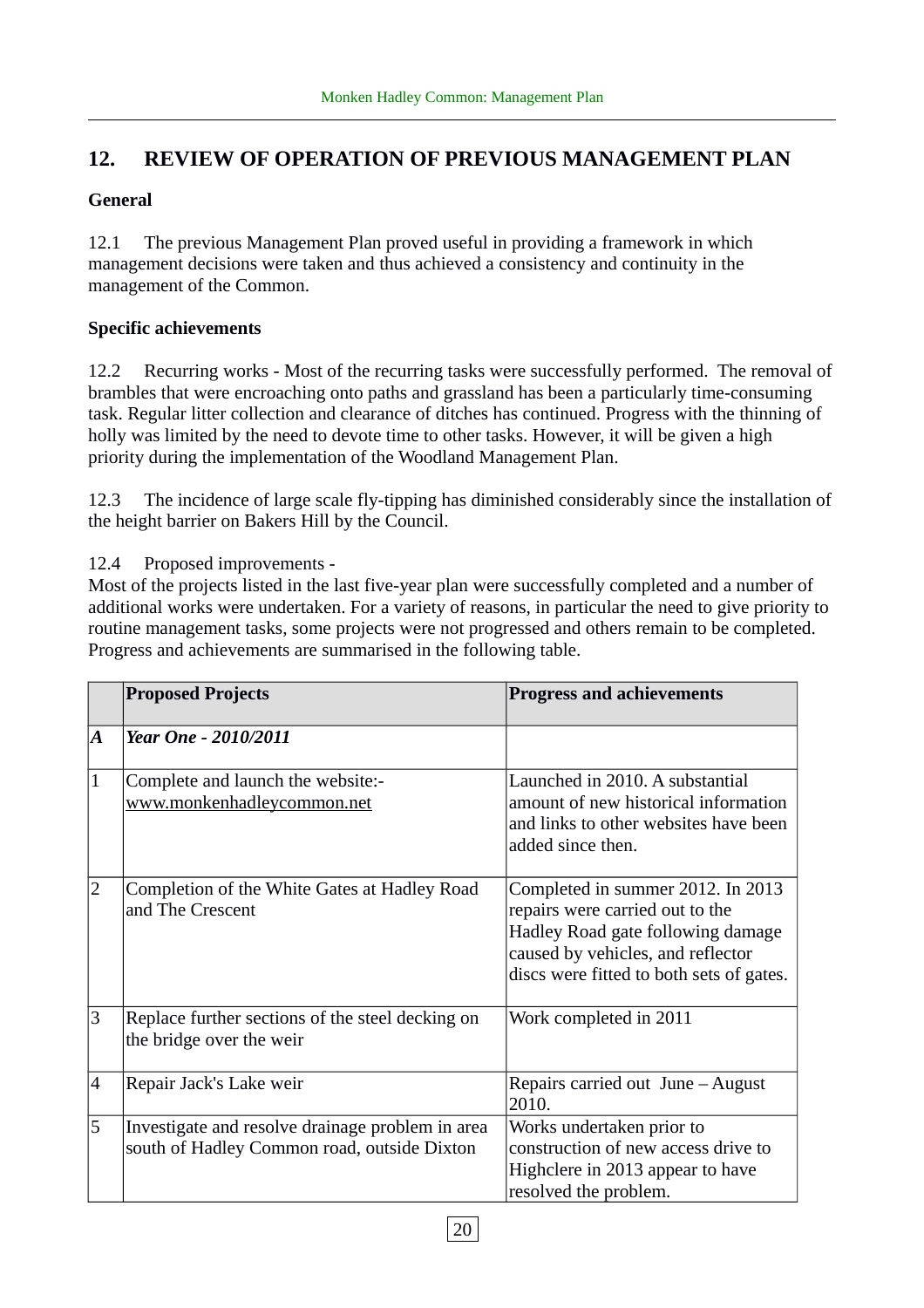|                  | <b>Proposed Projects</b>                                                                                                                                                      | <b>Progress and achievements</b>                                                                                                                                |
|------------------|-------------------------------------------------------------------------------------------------------------------------------------------------------------------------------|-----------------------------------------------------------------------------------------------------------------------------------------------------------------|
| 6                | Repair/replace posts by Camlet Way pond                                                                                                                                       | Repair work and repainting carried<br>out in 2011.                                                                                                              |
| 7                | Repair and re-hang pedestrian gate at Games<br>Road                                                                                                                           | Completed. One of the gate post caps<br>was also replaced and the whole gate<br>assembly was repainted in 2014                                                  |
| 8                | Clear brambles on north side of Bakers Hill and<br>east side of Camlet Way                                                                                                    | Camlet Way – brambles were cut<br>back in 2011.<br>Baker's Hill - brambles on north<br>side at eastern end were substantially<br>cut back in 2015.              |
| 9                | Resurface the eastern end of the Bakers Hill car<br>park                                                                                                                      | Repairs were carried out in 2013 and<br>2015 but filling potholes is a<br>recurring task.                                                                       |
| 10               | Shrubbery – protect existing and plant new<br>shrubs to provide nesting sites.                                                                                                | Some shrub planting undertaken in<br>2010.                                                                                                                      |
| 11               | Establish links with the new Jewish Community<br>School (JCoSS) and check that screen planting<br>along the boundary with the Common has been<br>carried out                  | In 2010 -11 the Curators had a<br>meeting with the Headteacher and<br>showed staff around the Common.<br>Screen planting on JCoSS site had<br>been carried out. |
| 12               | Prepare and issue a safety instruction sheet for<br>the volunteers                                                                                                            | Done                                                                                                                                                            |
| $\boldsymbol{B}$ | Year Two - 2011/2012                                                                                                                                                          |                                                                                                                                                                 |
| $\mathbf{1}$     | In liaison with Barnet Council, ensure renovation<br>and repair of masonry arch bridge over Pymmes<br>Brook and adjoining abutment walls                                      | Repairs carried out by the Council's<br>contractors in summer 2013                                                                                              |
| $\overline{2}$   | Alter alignment of fencing of Church House<br>garden fence to improve parking and circulation.                                                                                | Work had been carried out prior to<br>2010.                                                                                                                     |
| 3                | Improve area between Bakers Hill car park and<br>railway line.                                                                                                                | Decision taken to leave as is.                                                                                                                                  |
| 4                | Prepare map of major paths.                                                                                                                                                   | Maps produced in 2010.                                                                                                                                          |
| 5                | Deepen ditch and install "sleeper" bridge at<br>Arundel Road entrance.                                                                                                        | Work carried out by Volunteers in<br>early 2011.                                                                                                                |
| 6                | Re-install wooden fence (cycle barrier) on<br>bridleway near Northfield Road entrance and<br>review nearby fencing.                                                           | Remains outstanding.<br>Discussions with Council officers in<br>2011 proved fruitless.                                                                          |
| 7                | Erect low barrier on east side of Camlet Way<br>opposite St Martha's School to prevent parking<br>on the Common particularly associated with the<br>two neighbouring schools. | Decision taken not to erect a barrier.<br>Instead two "No Parking" notices<br>were attached to lighting columns in<br>2012 (seemingly effective).               |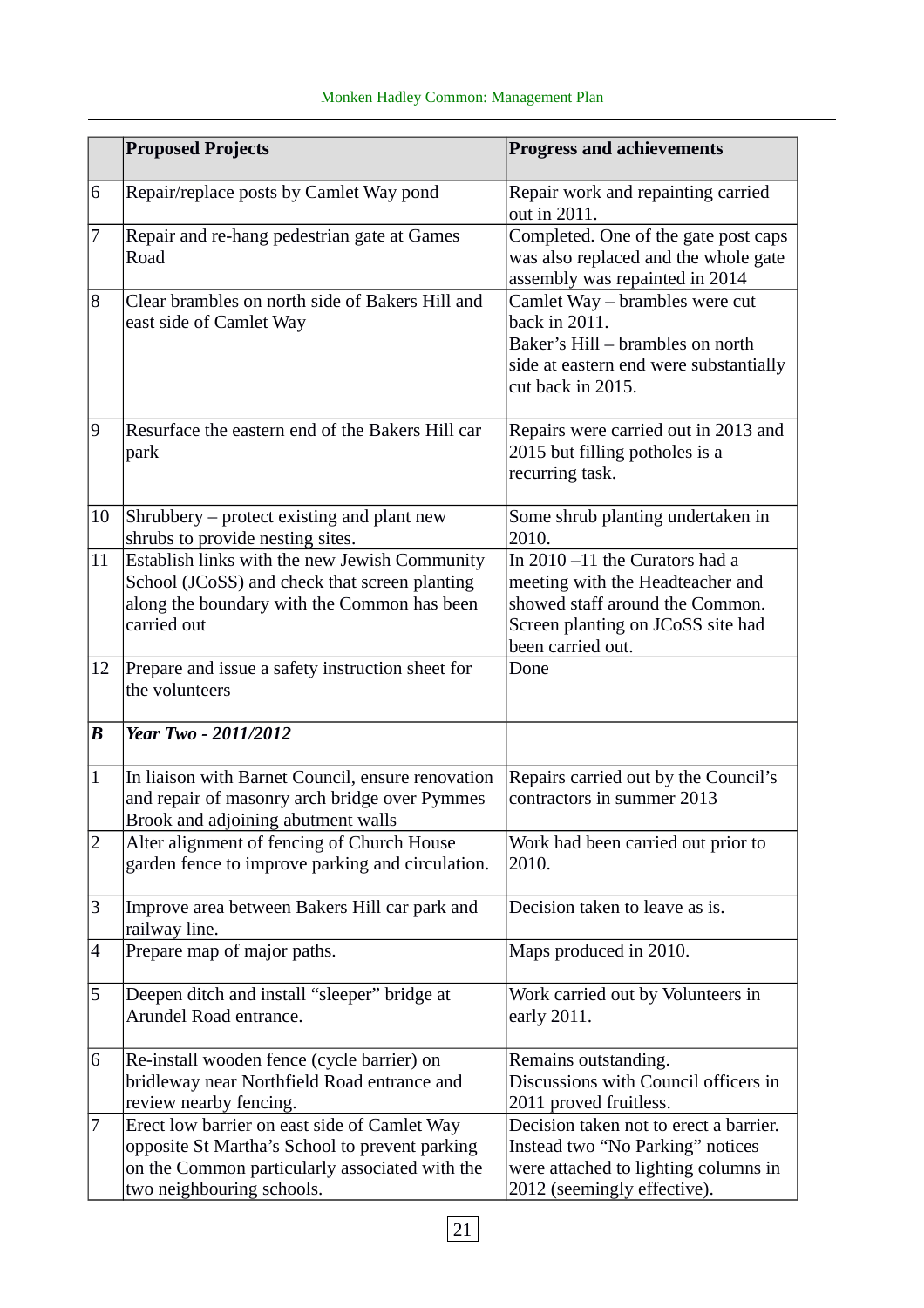|                  | <b>Proposed Projects</b>                                                                                                                                                                                                                                | <b>Progress and achievements</b>                                                                                                                                                                  |
|------------------|---------------------------------------------------------------------------------------------------------------------------------------------------------------------------------------------------------------------------------------------------------|---------------------------------------------------------------------------------------------------------------------------------------------------------------------------------------------------|
| 8                | Seek to develop better channels of<br>communication with the local community (eg.<br>through better use of the local press, particularly<br>the "Hadley Wood News") to encourage wider<br>involvement and participation and to improve<br>fund-raising. | Several articles have been written for<br>the Hadley Wood News. The draft<br>Woodland Management Plan was the<br>subject of local publicity and<br>consultation in December<br>2015/January 2016. |
| 9                | Complete survey of wayleaves and leases and<br>take appropriate action.                                                                                                                                                                                 | See below                                                                                                                                                                                         |
| 10               | Register the Common's title at the Land Registry                                                                                                                                                                                                        | Completed in 2015                                                                                                                                                                                 |
| $\boldsymbol{C}$ | Years Three to Five $-2013/2016$                                                                                                                                                                                                                        |                                                                                                                                                                                                   |
| $\mathbf{1}$     | Complete survey and register of wayleaves and<br>rents.                                                                                                                                                                                                 | <b>Schedule of Rents and Wayleaves</b><br>was completed in 2015.                                                                                                                                  |
| $\overline{2}$   | Enter into new wayleave agreements where<br>appropriate                                                                                                                                                                                                 | New agreements were completed<br>with National Grid Gas and<br>Openreach BT in 2015.                                                                                                              |
| 3                | Restore or replace notice boards                                                                                                                                                                                                                        | All 6 notice boards were replaced in<br>2013 -14 with the aid of sponsorship<br>from various sources.                                                                                             |
| $\overline{4}$   | Resurface path to hut at Church House                                                                                                                                                                                                                   | Some repairs were undertaken in<br>2014 but the lane is in poor<br>condition and thorough-going<br>resurfacing is scheduled for spring<br>2016.                                                   |
| 5                | Restore the cattle pound                                                                                                                                                                                                                                | No action taken.                                                                                                                                                                                  |
| 6                | Complete the archiving of records and documents                                                                                                                                                                                                         | The Management Committee has<br>established a sub-committee to<br>undertake this. The work is not yet<br>completed.                                                                               |
| 7                | Prepare detailed Woodland Management Plan                                                                                                                                                                                                               | Plan was approved by the<br>Management Committee in February<br>2016 and submitted to the Forestry<br>Commission                                                                                  |
| 8                | Re-fix/replace worn out bollards around Bakers<br>Hill car park and along Games Road.                                                                                                                                                                   | Remains outstanding. The Friends<br>have agreed to part-fund the project<br>and financial contributions are also<br>being sought from local residents.                                            |
| 9                | In liaison with Barnet Council, ensure that the<br>bridleway, is maintained to a satisfactory<br>standard and surface erosion is controlled.                                                                                                            | Remains outstanding. Efforts to get<br>the Council to improve drainage<br>have proved fruitless.                                                                                                  |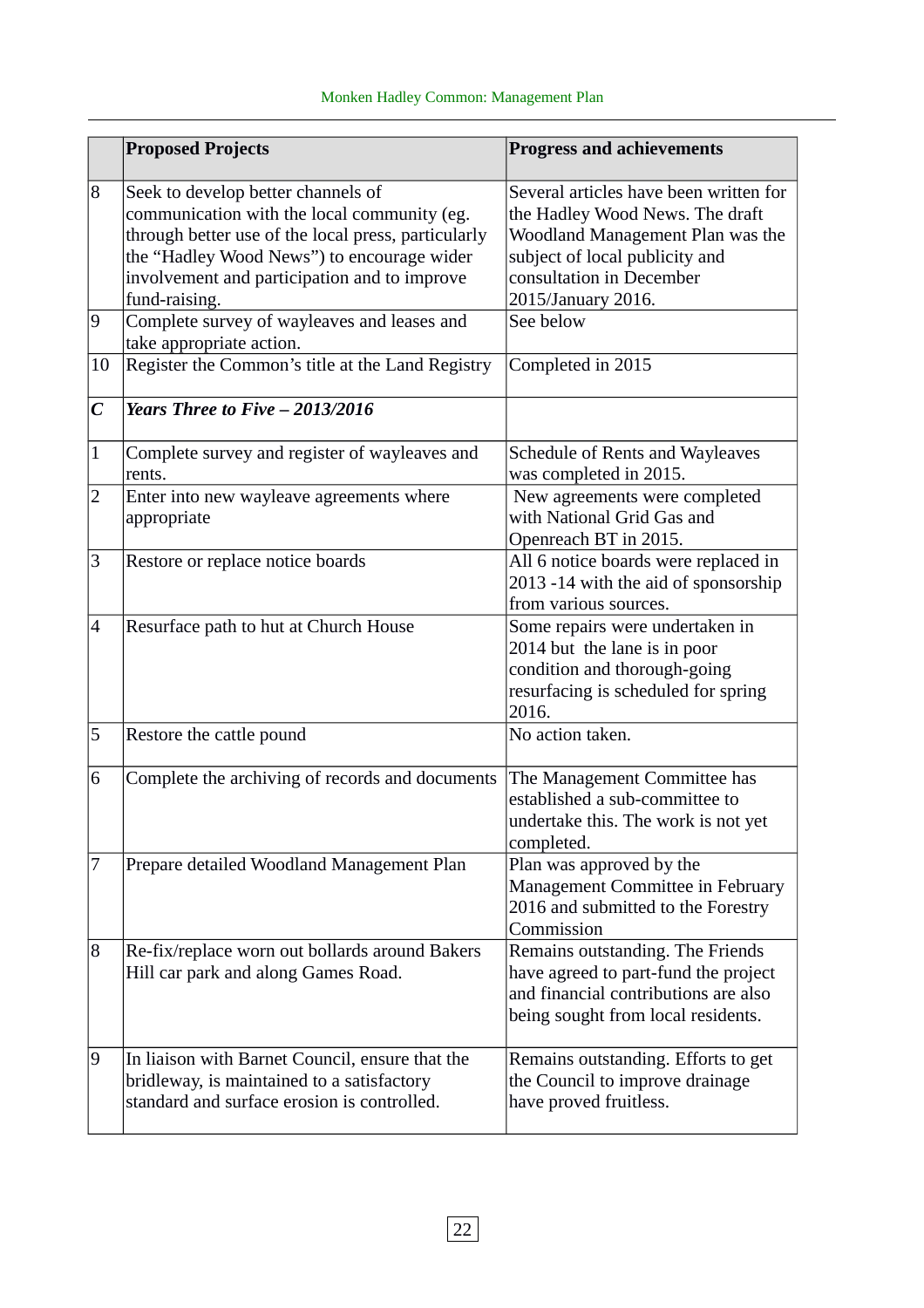|                 | <b>Additional works undertaken</b>                                                                                                                                                                                                                   |
|-----------------|------------------------------------------------------------------------------------------------------------------------------------------------------------------------------------------------------------------------------------------------------|
| $ 1\rangle$     | Wire mesh was attached to all the wooden bridges in early 2013 for safety reasons and<br>several bridges were repaired /replaced.                                                                                                                    |
| 2               | Wooden bollards were installed on north side of Bakers Hill in 2013 to prevent vehicular<br>access to the Picnic Area and woods. This followed an incident when a sports utility<br>vehicle was driven across the ditch, causing significant damage. |
| 3               | Some 10 new benches were installed over the plan period; some donated in memory of<br>loved ones, and others sponsored by The Friends and HAPS.                                                                                                      |
| $\vert 4 \vert$ | $\vert$ A new gravel path was laid beside Hadley Common road in the autumn of 2015, paid for<br>by The Friends.                                                                                                                                      |
| 5               | White gates - In addition to the repairs undertaken at Games Road, Hadley Road and<br>The Crescent, "caps" were fitted to the Camlet Way gate posts.                                                                                                 |
| 6               | A padlocked height barrier was installed on Bakers Hill by Barnet Council in 2011 to<br>prevent fly-tipping from large vehicles.                                                                                                                     |
| $\overline{7}$  | The Crescent "island" fronting Hadley Common road: - overhanging trees and<br>vegetation were cut back in 2013.                                                                                                                                      |
| 8               | Hadley Common road -brambles and poor quality saplings have been cleared to open up<br>views into the woods                                                                                                                                          |
| 19              | A stepped access from Tudor Golf course was constructed by the Volunteers in Spring<br>2013.                                                                                                                                                         |
| 10              | Several of the paths around Jack's Lake were repaired by HAPS in 2013                                                                                                                                                                                |
| 11              | The south side of Bakers Hill has been cleared of shrubbery/brambles and the picnic<br>area has been opened up from the road and brambles cleared on the eastern side in 2015<br>with help from The Harington Trust                                  |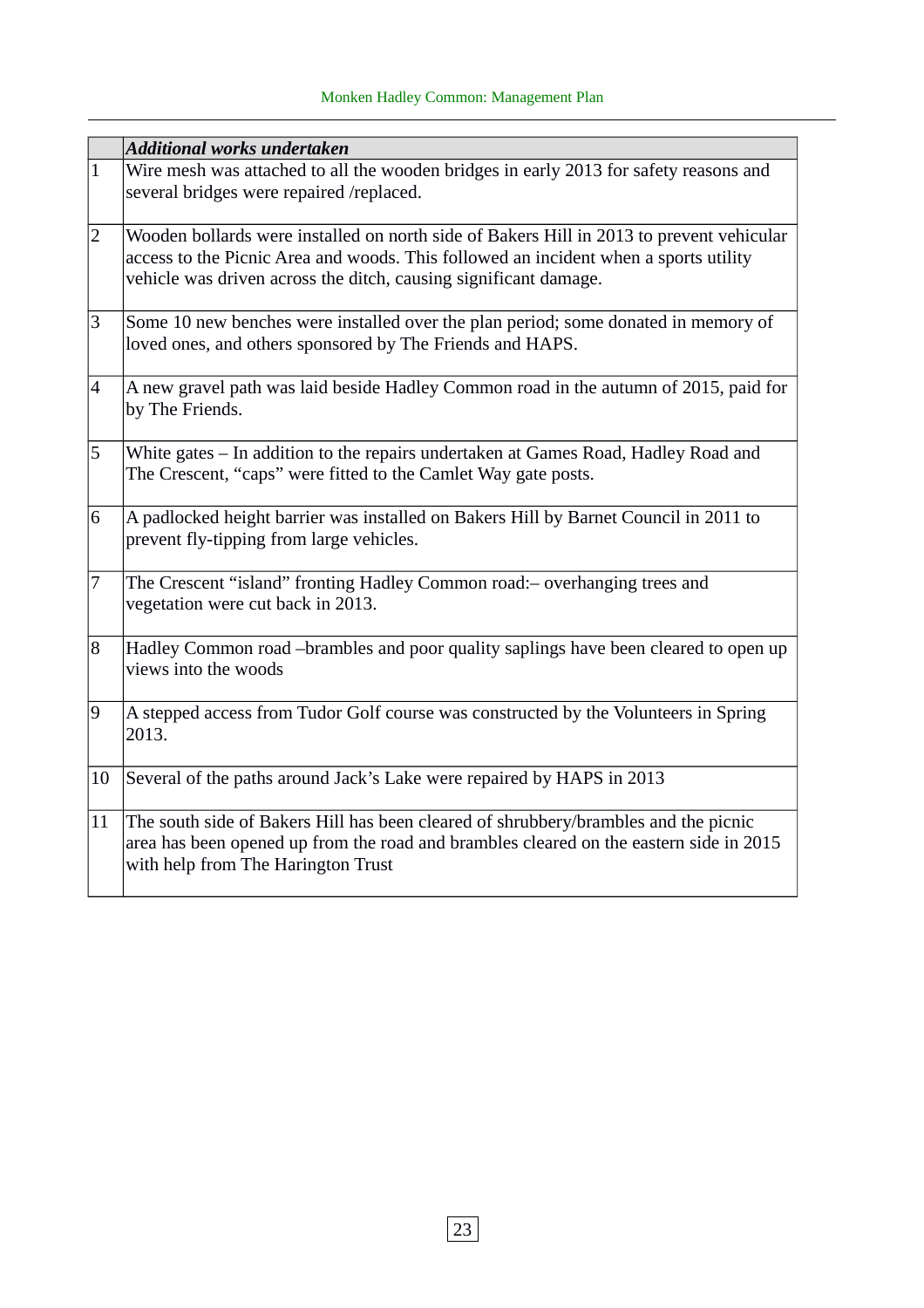# **13. PROGRAMME OF WORKS**

#### **(1) Recurring Work**

#### A. Grass Cutting

13.1 This is done to maintain open grassland, to prevent the encroachment by scrub and for the safety and convenience of users. Early cutting is avoided to prevent damage to the habitat of ground nesting birds and to encourage diversity of plant life.

- The cricket pitch is maintained by Monken Hadley Cricket Club.
- The grass on either side of Jack's Lake is maintained by the Hadley Angling and Preservation Society.
- Other areas will be cut by contractors as instructed by the Curators. Cutting will include the whole of the area between Camlet Way and the woods (other than the cricket pitch), the War Memorial area, a strip down each side of the roads, an area at the top of Bakers Hill, two areas at Games Road and the Plantation.

#### B. Clearance of Ditches

13.2 The main ditches will be kept clear of obstructions which prevent the free flow of water. This work will normally be done by the Volunteer Group.

#### C. Felling of dead or diseased trees and dangerous branches

13.3 The Curators will arrange for the felling by contractors as and when required of such trees/branches which are considered to be a hazard due to their proximity to main paths or other much used areas, or neighbouring properties except where specified in the Woodland Management Plan, in (3) below. Where feasible, these tasks will be undertaken by the Volunteer Group. The Common faces major threats to its woodland from various tree diseases including Ash Dieback and Oak Processionary Moth; these will have to be addressed on a reactive basis in line with expert advice.

#### D. Reduction of invasive species

13.4 The main culprits are holly, bamboo, laurel and more recently Yellow Archangel and Himalayan Balsam. Work will continue to be carried out by the Volunteers on their control.

#### E. Protection of grassland from invasive brambles and scrub

13.5 The Volunteers will continue to clear brambles and tree seedlings/saplings from the grasslands.

#### F. Maintaining the width of main paths

13.6 The main paths through the woods gradually become narrower as a result of the spread of undergrowth. Periodically this needs to be removed. The work is suitable for the Volunteers.

#### G. Painting and maintenance of the five white gates

13.7 The gates are listed structures and need to be regularly washed and painted. The Curators endeavour to arrange this on a cyclical basis with any necessary repairs carried out by contractors.

#### H. Maintenance of notice boards

13.8 Periodic cleaning and removal of graffiti will be needed.

I. Surface of Car Park

13.9 Periodic repairs will be required.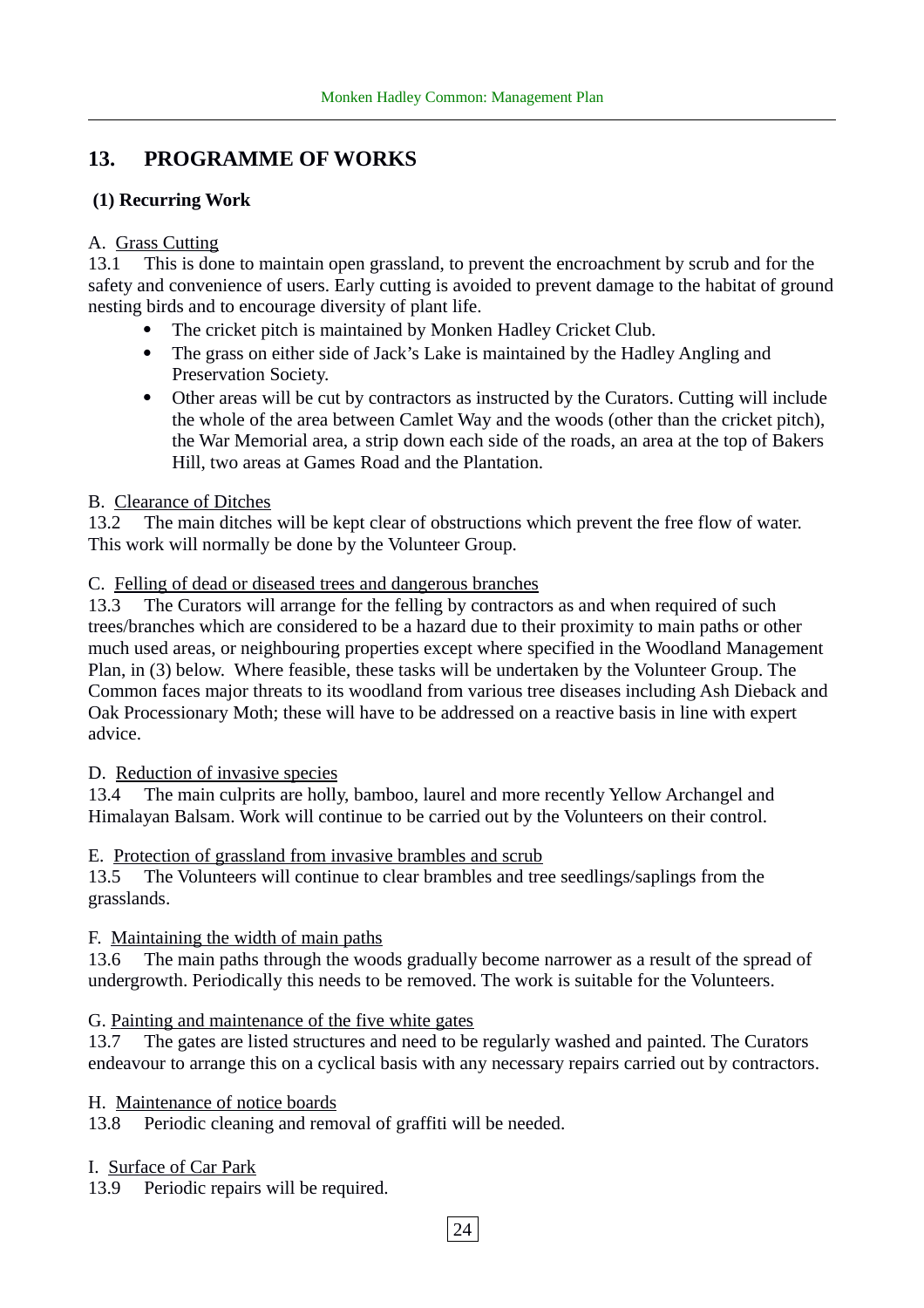#### J. Pond Maintenance

13.10 The pond opposite "Gladsmuir" will require regular attention to remove excess vegetation, specifically Parrot Feather and New Zealand Pygmy Weed. Allocated funding provided by The Hadley Trust is available for this. A project to improve certain small woodland ponds is included in the list of tasks below.

#### K. Bridleway

13.11 To meet the objective of maintaining the surface of the bridleway in a fit condition for shared use by horse riders, pedal cyclists and pedestrians, and also for it to be suitable for wheelchair users, sections of the path will need to be resurfaced periodically. In view of the fact that the Council has a legal responsibility for maintaining the surface of the bridleway and given the status of this path as a section of the London Outer Orbital Path (LOOP), we will continue to press the Council to fulfil its legal obligations.

#### **(2) Projects & One-off Tasks**

13.12 This section lists the projects which it is intended to carry out over the five years covered by the Plan. In most cases, their implementation will be dependent on the availability of volunteers to undertake the work and a number will require funding.

#### 1. Implementation of the Woodland Management Plan (WMP)

More detail is contained in the Management Strategy Section of the WMP but the main projects are -

- Ash and oak are two species that dominate much of the woodland on the Common. Both are proving susceptible to diseases that are currently spreading across the country. Consequently, where replanting becomes desirable or necessary, absolute priority will be given to planting species that have so far proved resilient to disease.
- Clear holly, free ancient and other healthy, established trees from competition and create larger area of open woodland/wood pasture in selected areas.
- Create a ride at the eastern end of the Common and extend the existing ride in the West Wood. (A "ride" is a wide path. Although rides were historically associated with horse riding, the woodland rides on the Common are for walkers only).
- Reduce the impact of holly and bramble in selected areas and other invasive species.
- Thin dense stands of younger trees to create quality stands, eliminate dense thickets of sycamore and ash saplings and investigate planting disease-resistant elm.
- Maintain and improve selected ponds and their settings.

#### 2. Repair the Weir and Embankment at Jack's Lake

The work will be based on the recommendations of the Engineer appointed to carry out an inspection in 2014 (contained in the Report on a Dam Safety Inspection of Beech Hill Lake by Ian Charles Carter, August 2014). The aim is to carry out the necessary work over the period 2016/17 – 2017/18.

#### 3. Improve drainage and reduce erosion on the Bridle Path

If it proves impossible to get a commitment from the Council to carry out the necessary work the Curators will seek other sources of advice, assistance and funding to ensure that the task is completed before the end of 2017/18.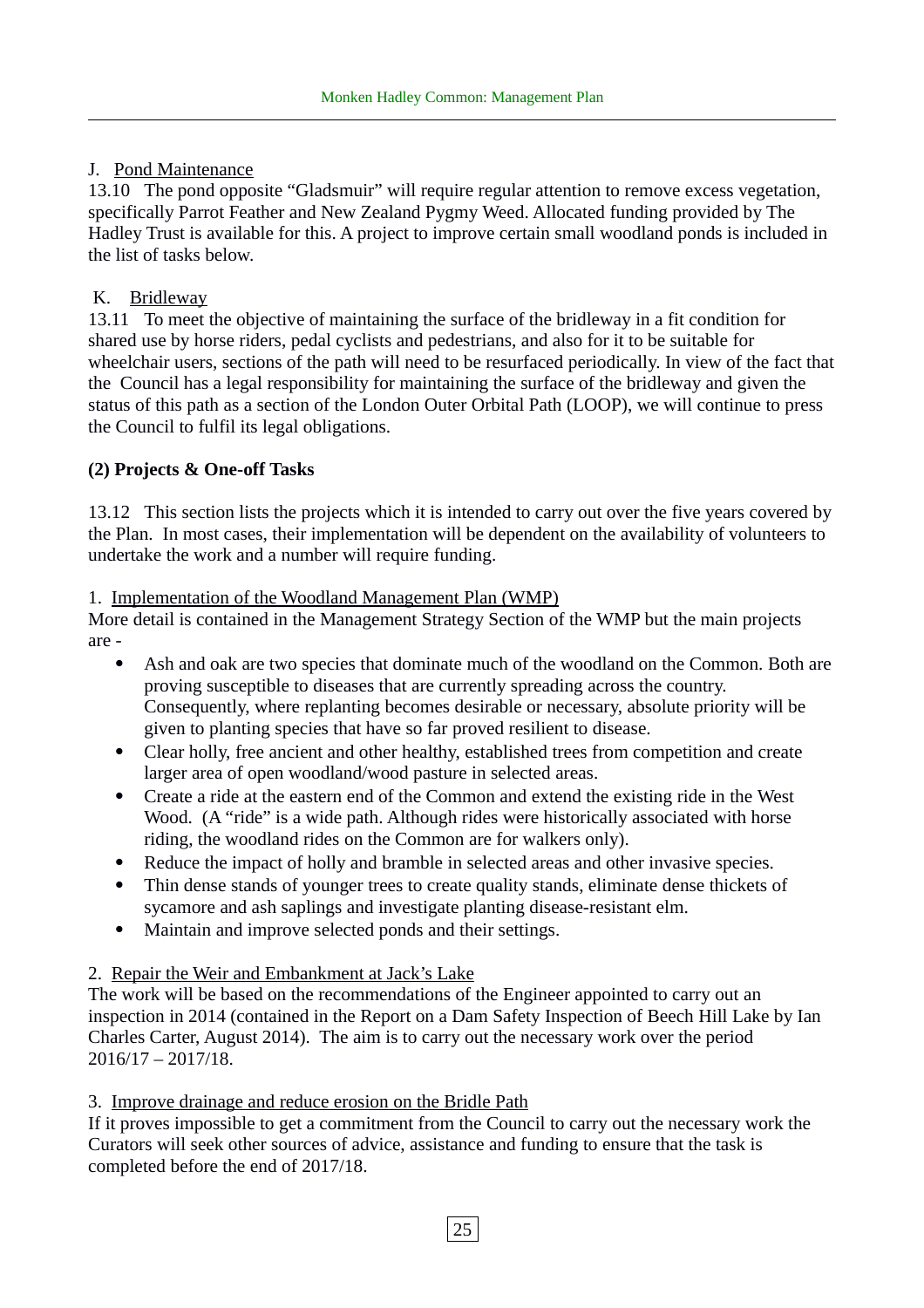#### 4. Replace Dragon's Teeth

Over the five year period worn out and damaged wooden posts ("dragon's teeth") will be replaced, initially at Games Road.

- 5. Complete the archiving of Documents The aim is to complete this by the early 2017
- 6. Complete the Review of Governance

The Management Committee aims to complete its review during 2016/17.

7. Take action to improve the Control of Dogs and, in particular, to regulate the use of the Common by Commercial Dog Walkers

8. Repair/ replace the brick bridges over the main stream in the West Wood (aka "The Danube"). Those bridges that are in a poor condition will be replaced with wooden bridges.

9. Reconstruct the historic Cattle Pound (Hadley Common road) subject to felled wood being available from the Common. The work will be undertaken by the Volunteers. The timescale will depend on other work priorities but the aim is to complete the project by 2019/20.

#### **14. FINANCE**

 14.1 The Management Committee and Curators are mindful of the need to carry out the management of the Common to the highest standard possible within the funds available. To this end they are concerned to secure adequate income to meet the objectives set out above and to receive the best possible value from all expenditure.

#### **Income**

#### A. Grant income

14.2 A registered charity named **The Friends of Hadley Common** assists with the maintenance and improvement of the Common for the benefit of the public. This charity makes donations to the Common towards specific items of expenditure identified as being for the benefit of the public. All local residents are invited to be a member of The Friends, without whose continued support the Common would not be viable.

 14.3 In spite of the immense value of the Common to the residents of Barnet and Enfield, the Councils of the London Boroughs of Barnet and Enfield ceased making annual grants for the maintenance of the Common in 1996. It is hoped that this policy will be reversed in the future.

14.4 The Management Committee and Curators are always mindful of the possibility of applying for grants or trust funding which may be available for specific projects. Apart from proposed funding from the Forestry Commission, the Curators are planning to continue working with The Harington Trust for whom further funding may be available for work on the Common.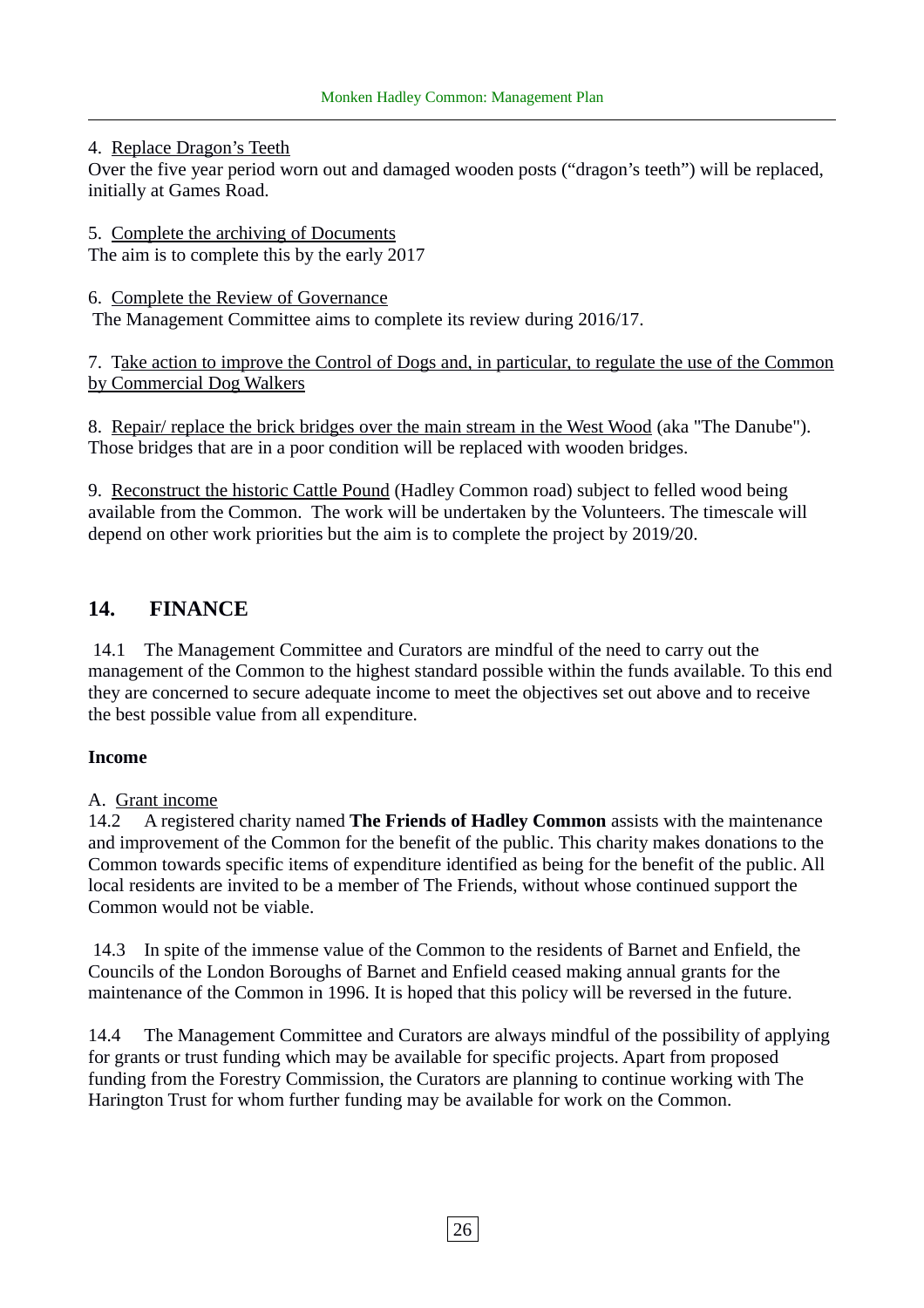#### B. Rents and wayleaves

14.5 Annual receipts from rents and wayleaves normally amount to a few hundred pounds. However, following lengthy negotiations substantial one-off fees were obtained from utility companies during 2015. These exceptional receipts have been regarded as capital and are available for investment.

#### C. Investment income

14.6 Some income is received from the investments in the capital fund.

#### D. Fees

14.7 A small amount of income comes from fees charged for the use of the area near the war memorial as a car park for weddings and events at Church House or at the neighbouring schools. Fees are also occasionally obtained for filming on the Common.

#### E. Sale of Timber

14.8 In recent years it has not proved possible to sell timber from the Common. However, the feasibility of selling surplus timber arising from the implementation of the WMP or the felling of dead/diseased trees will be investigated.

#### **Expenditure**

14.9 It is the practice to obtain competitive tenders for all major work. Voluntary labour is used wherever possible.

#### **15. EXTERNAL RELATIONS**

15.1 The Management Committee strives to work with the London Boroughs of Barnet and Enfield and other statutory bodies to ensure that policies to preserve and enhance conservation areas, to safeguard areas of nature conservation importance, to promote biodiversity and to protect the Green Belt are firmly upheld.

15.2 Close co-operation is desired with the local community and this is particularly fostered through the Friends of Hadley Common. Local residents are invited to attend the Annual Meeting of Commoners. We seek to ensure that nominations for the Management Committee include persons resident in all areas around the Common. Relationships are developed with local groups environmental, wildlife and community - as appropriate.

15.3 Interested parties, including users of the Common, are informed of all major works intended to be undertaken. Suggestions from the public and such parties on proposed changes or any ideas for improving the Common are welcome.

15.4 The Curators, aware of the financial pressures under which local government now operates, are very appreciative of the response received from the London Borough of Barnet on matters that include fly-tipping, the repair of the bridge over Pymmes Brook and installation of the height restriction barrier on Bakers Hill.

15.5 It is recognised that over the period of this management plan it is unlikely that the Council will be able to provide direct financial assistance toward the upkeep of the Common. However, it is hoped that in carrying out its statutory duties the Council will continue to support the Curators and Management Committee in their efforts to preserve and improve the Common. In particular, the Committee would welcome the Borough's assistance in introducing more effective dog control measures and would urge the Council to play a more active role in the maintenance of the bridle path and re-instatement of the cycle barrier and pedestrian gate.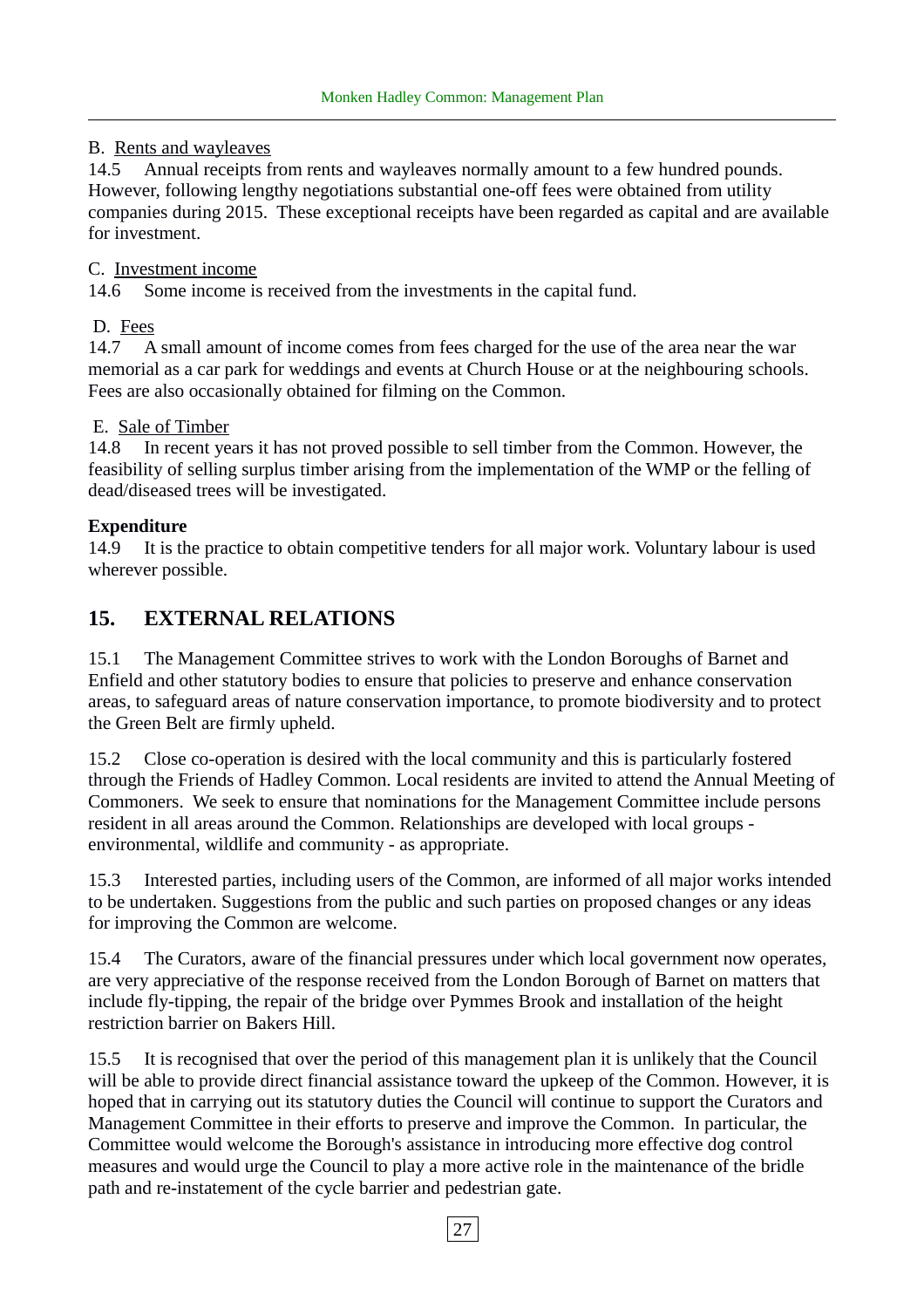# **APPENDIX 1: CONTACTS**

|                                     | <b>Clerk</b> (for all legal and administrative matters)<br>clerk@monkenhadleycommon.net                                                      |
|-------------------------------------|----------------------------------------------------------------------------------------------------------------------------------------------|
| William Boyes                       | williamboyes@btinternet.com                                                                                                                  |
|                                     | <b>Curators</b> (for all other queries, suggestions, problems and management issues)<br>curator@monkenhadleycommon.net<br>Tel: 0701 424 6096 |
| Roger Headey<br><b>Peter Davies</b> | rogerheadey@hotmail.co.uk<br>davies.peterad@gmail.com                                                                                        |
| <b>Website</b>                      | www.monkenhadleycommon.net                                                                                                                   |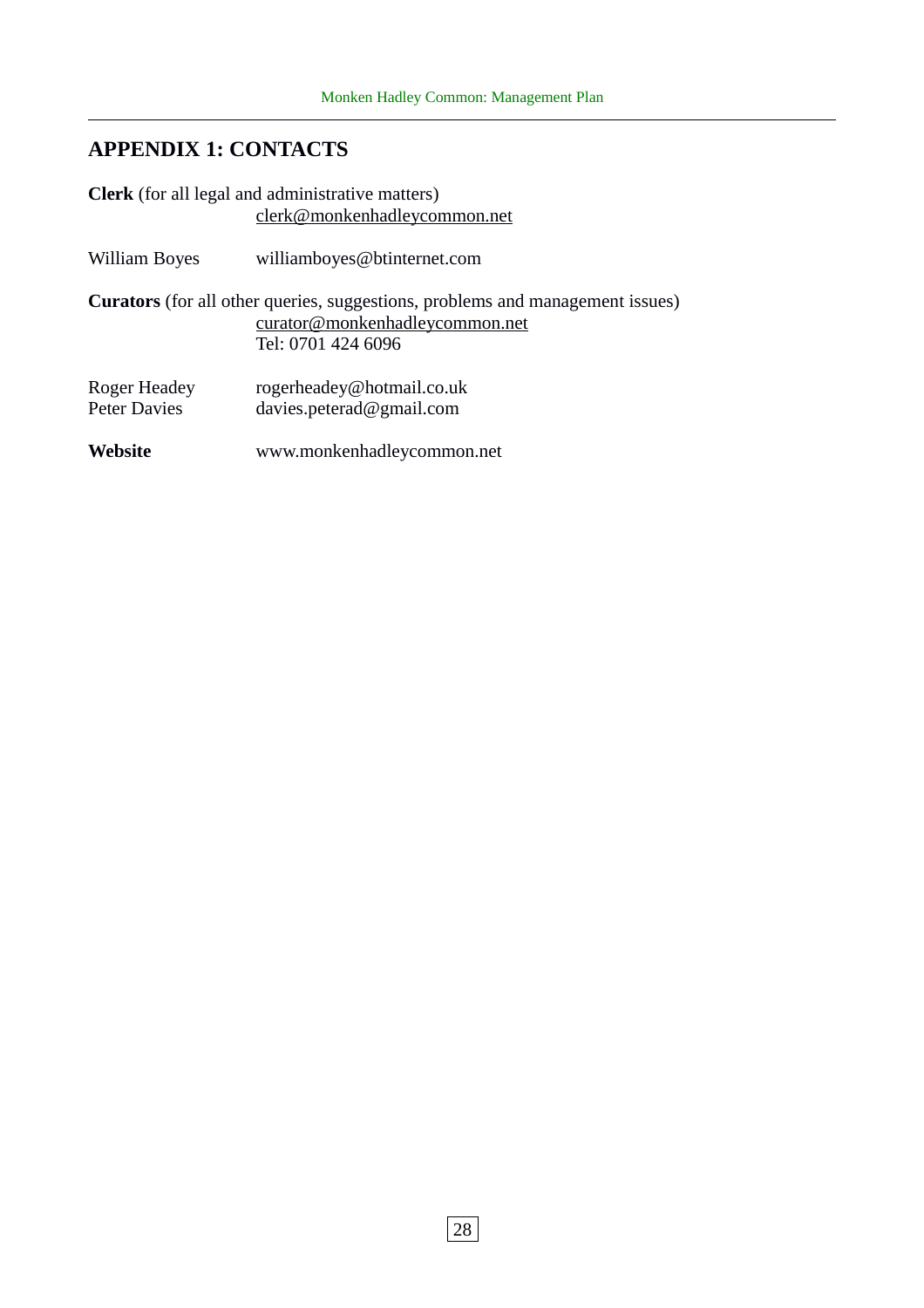

#### **Map 1**



#### **Map 2**



#### Key:

- a The War Memorial Area f Deciduous Woodland
- 
- 
- d Baker's Hill, car park and picnic area j Deciduous Woodland
- 
- 
- b Grassland g Former grassland beside bridle path
- c Deciduous Woodland i Jack's Lake and environs
	-
- e Deciduous Woodland k Grassland at Games Road

*Note: These sketch maps are not to scale, and do not purport to show precise locations or boundaries*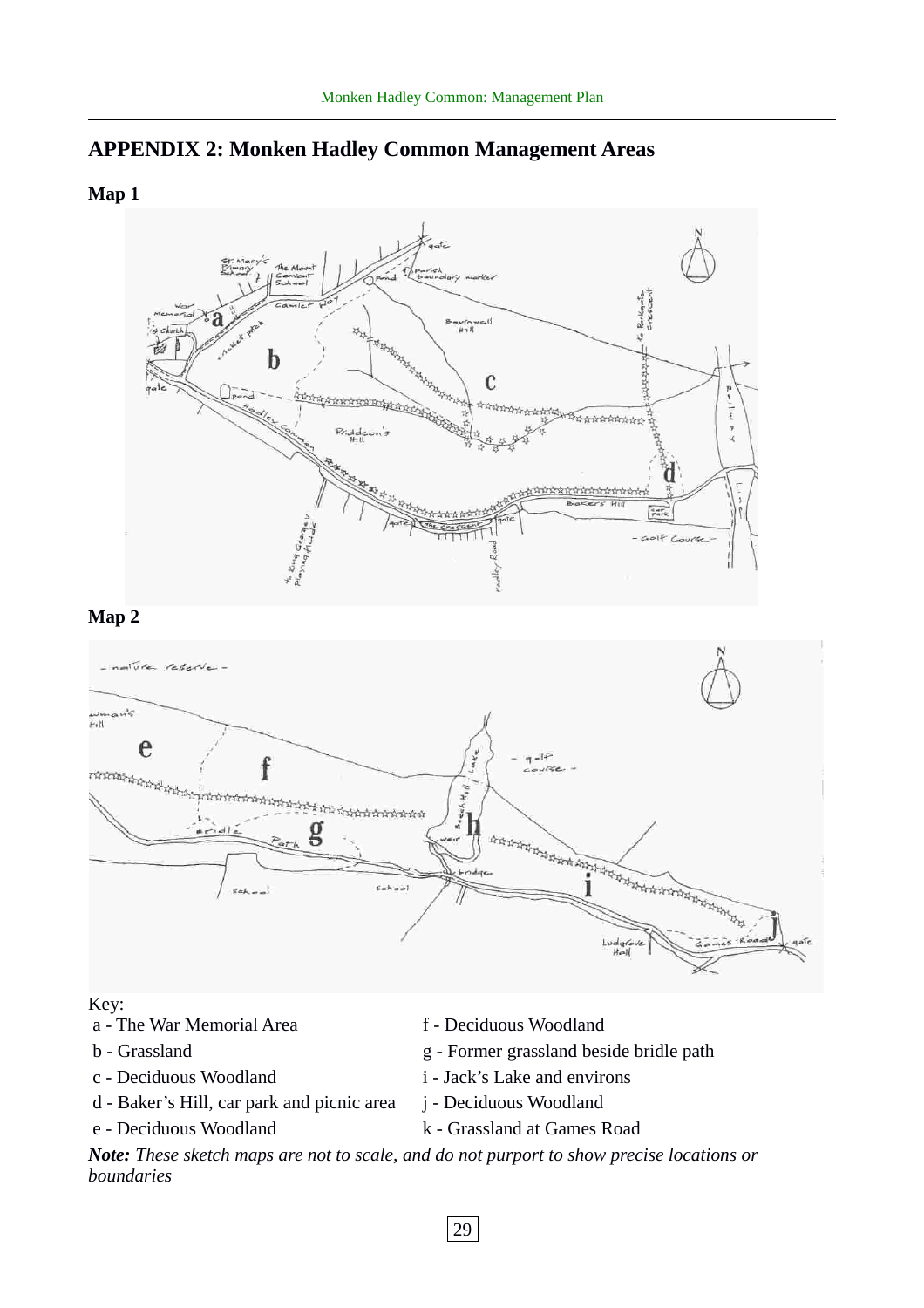

# **APPENDIX 3: Maps of Major Features and Main Paths – Map 1 West**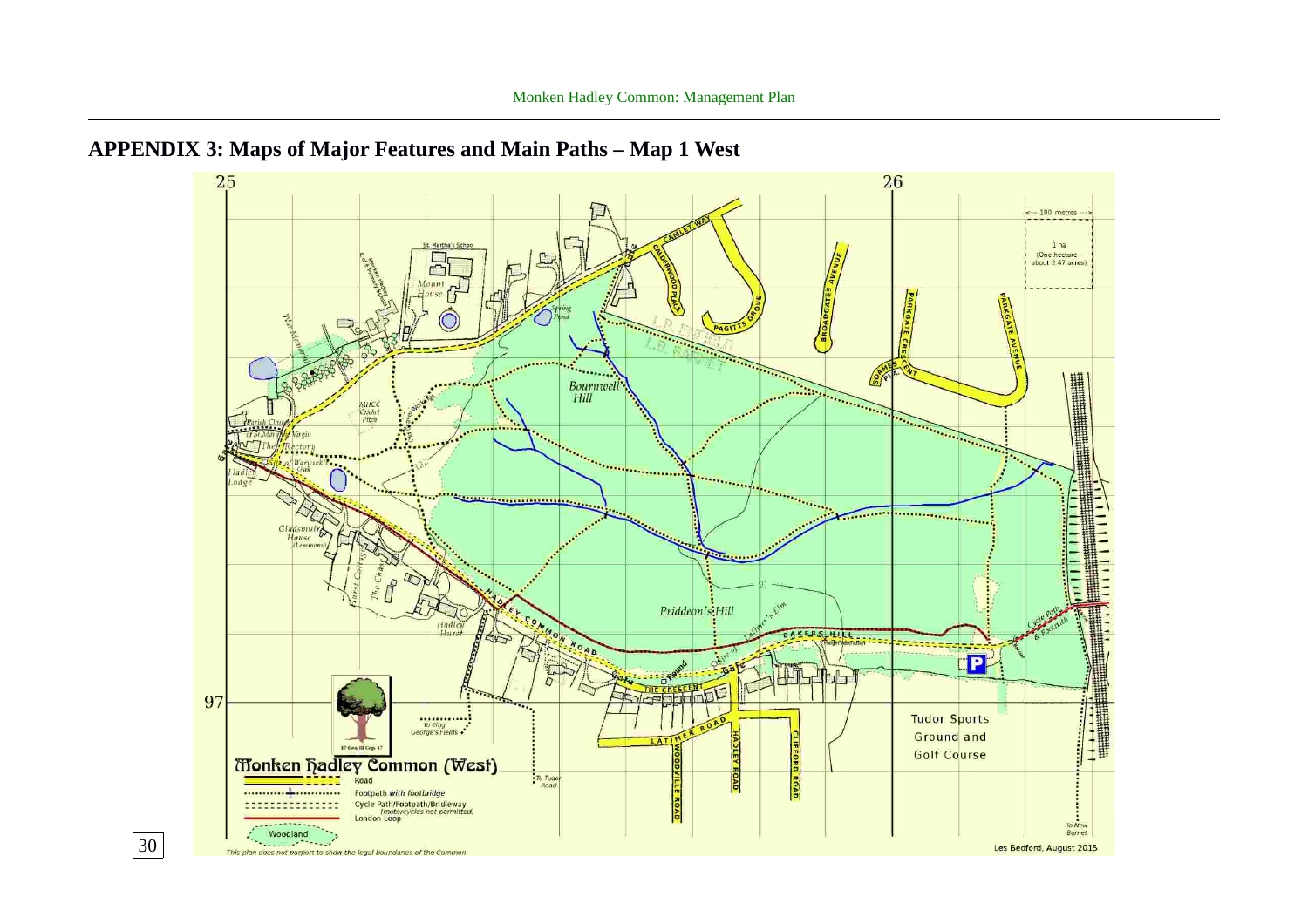

# **APPENDIX 3: Maps of Major Features and Main Paths – Map 2 Central**